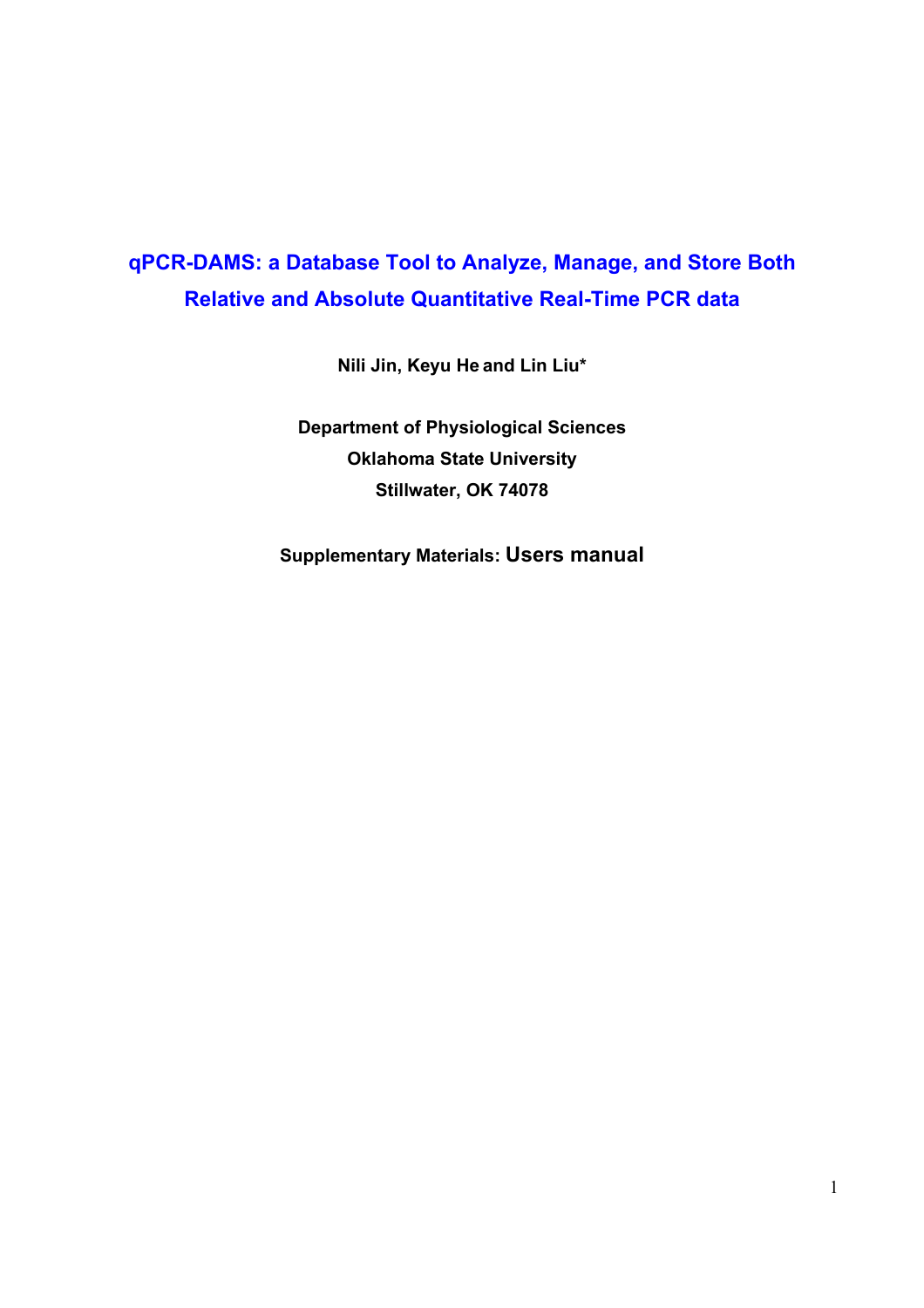# **Table of Contents**

- **1) Introduction**
- **2) System requirement**
- **3) Installing qPCR-DAMS**
- **4) qPCR-DAMS Tasks** 
	- **a) Gene** 
		- (1) **Add New Gene**
		- (2) **Edit Gene Information**
		- (3) **View Gene List**
	- **b) Plate** 
		- **(1) Import Plate Report**
			- **(i) Add New Plate Name**
			- **(ii) Import New Plate Report**
			- **(iii) Edit Sample Information**
			- **(iv) View and Edit Plate Information**
		- **(2) Add Plate Report Manually**
			- **(i) Add New Sample**
			- **(ii) Add New Plate Name**
			- **(iii) Add New Plate Report Manually**
			- **(iv) View and Edit Plate Information**
	- **c) Experiment** 
		- **(1) Researcher Information**
		- **(2) Add New Experiment**
		- **(3) Edit Experiment Setting**
		- **(4) View Experiment Setting**
	- **d) View data** 
		- **(1) View data by gene**
		- **(2) View data by sample**
		- **(3) View data by plate**
		- **(4) View data by experiment**
	- **e) Process Data** 
		- **(1) Basic modules** 
			- **(i) Ratio relative quantification**
			- **(ii) Absolute level**
			- **(iii) Normalized absolute expression**
			- **(iv) Ratio absolute quantification**
		- **(2) Advanced options** 
			- **(i) Multiple references relative quantification**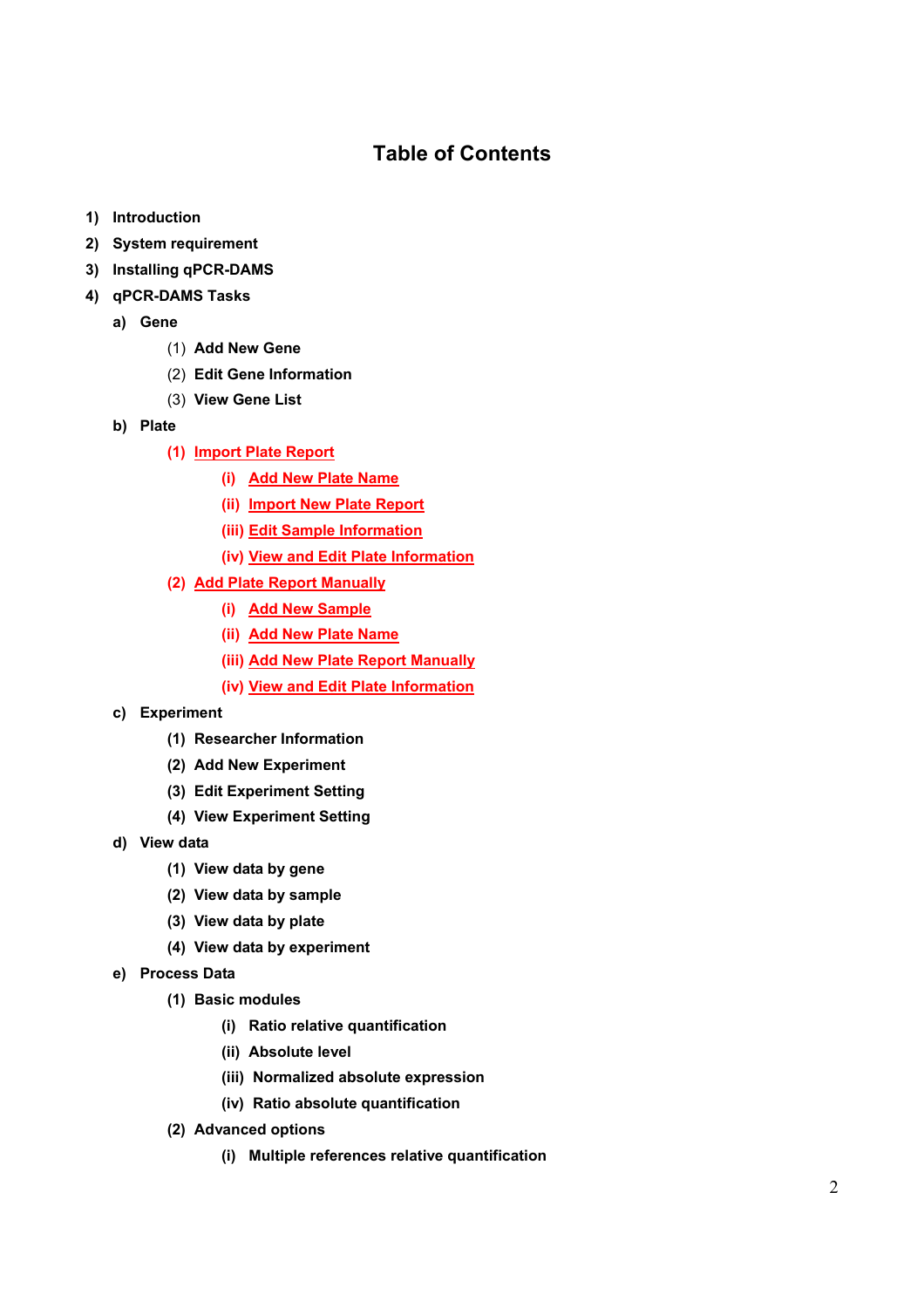- **(ii) Multiple reference absolute quantification**
- (3) **Quality control**
	- **(i) Fix unrecognized Ct or Quantity Error**
	- **(ii) Step 1 error check**
	- **(iii) Step 2 error check**
- (4) **Data display**
	- **(i) Ratio relative quantification**
	- **(ii) Absolute level**
	- **(iii) Normalized absolute expression**
	- **(iv) Ratio absolute quantification**
	- **(v) Multiple references relative quantification**
	- **(vi) Multiple references absolute quantification**

#### **5) How to use qPCR-DAMS**

- **i) Example problem**
- **ii) Enter information** 
	- **I. Enter New Gene**
	- **II. Enter New Plate**
		- **1. Import New Plate**
		- **2. Add New Plate Manually**
	- **III. Enter New Experiment**
- **iii) Check Error and Process Data** 
	- **I. Basic modules** 
		- **1. Ratio Relative Quantification**
		- **2. Absolute levels**
		- **3. Normalized Absolute Expression**
		- **4. Ratio Absolute Quantification**
	- **II. Advanced modules** 
		- **1. Multiple References Relative Quantification**
		- **2. Multiple References Absolute Quantification**
- **iv) Edit Information** 
	- **1. Edit Gene Information**
	- **2. Edit Sample Information**
	- **3. Edit Plate Information**
	- **4. Edit Experiment Information**
- **v) View Data**
- **1. View Data by Gene**
- **2. View Data by Sample**
- **3. View Data by Plate**
- **4. View Data by Experiment**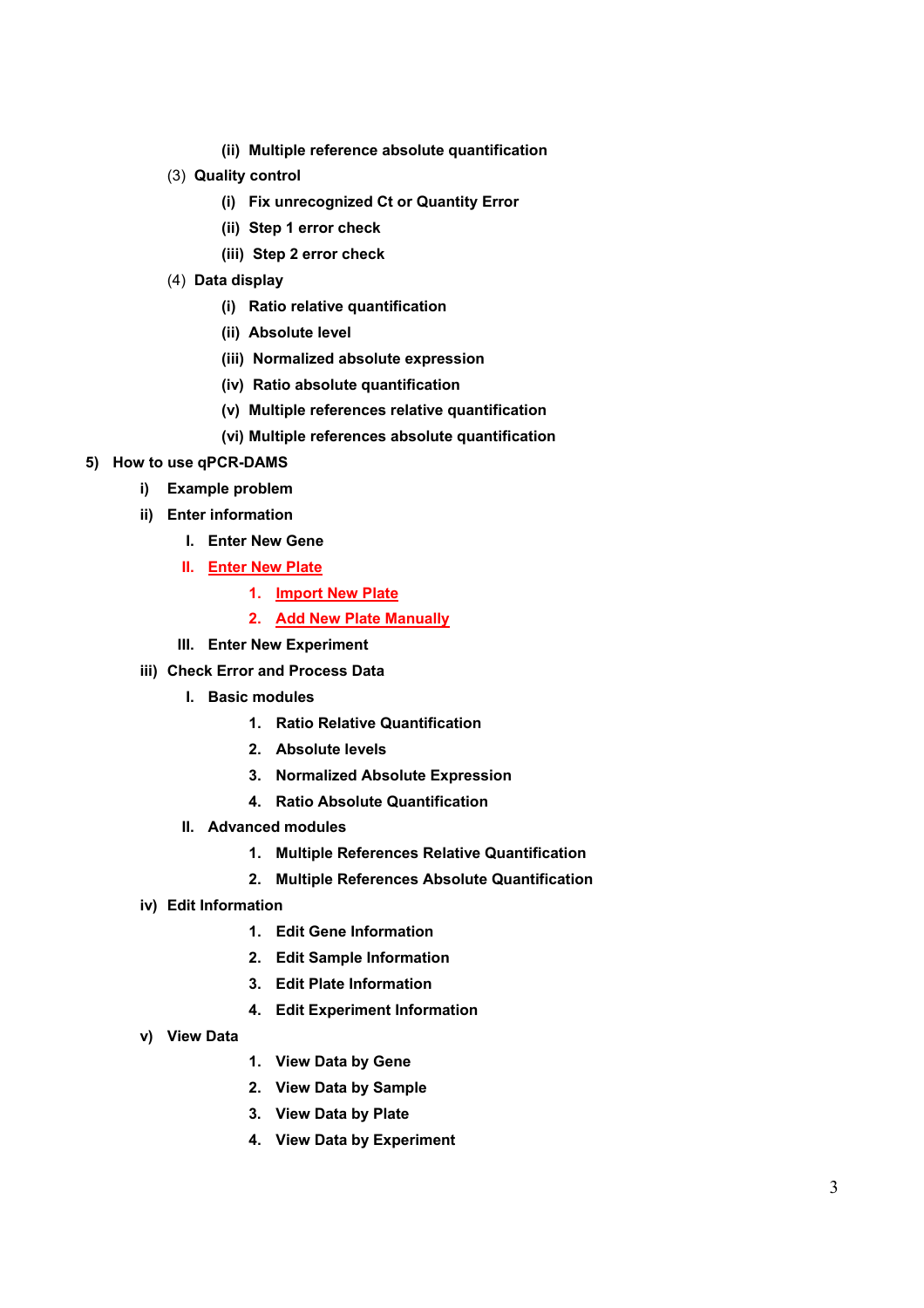- **6) Concepts and Mathematical Structures** 
	- **i) Conceptions** 
		- **I. General conceptions** 
			- **1. Relative quantification**
			- **2. Absolute quantification**
			- **3. Control**
			- **4. Normalized expression**
		- **II. qPCR-DAMS related conceptions** 
			- **1. Ratio relative quantification**
			- **2. Absolute level**
			- **3. Normalized absolute expression**
			- **4. Ratio absolute quantification**:
	- ii) **Mathematical structures** 
		- **I. Ratio relative quantification** 
			- **1. Single reference relative quantification**
			- **2. Multiple reference relative quantification**
		- **II. Absolute levels**
		- **III. Normalized absolute expression**
		- **IV. Ratio absolute quantification** 
			- **1. Single reference absolute quantification**
			- **2. Multiple reference absolute quantification**
	- **iii) Formulas used for all the models**
- **7) Bug Report and Troubleshooting**
- **8) Licenses**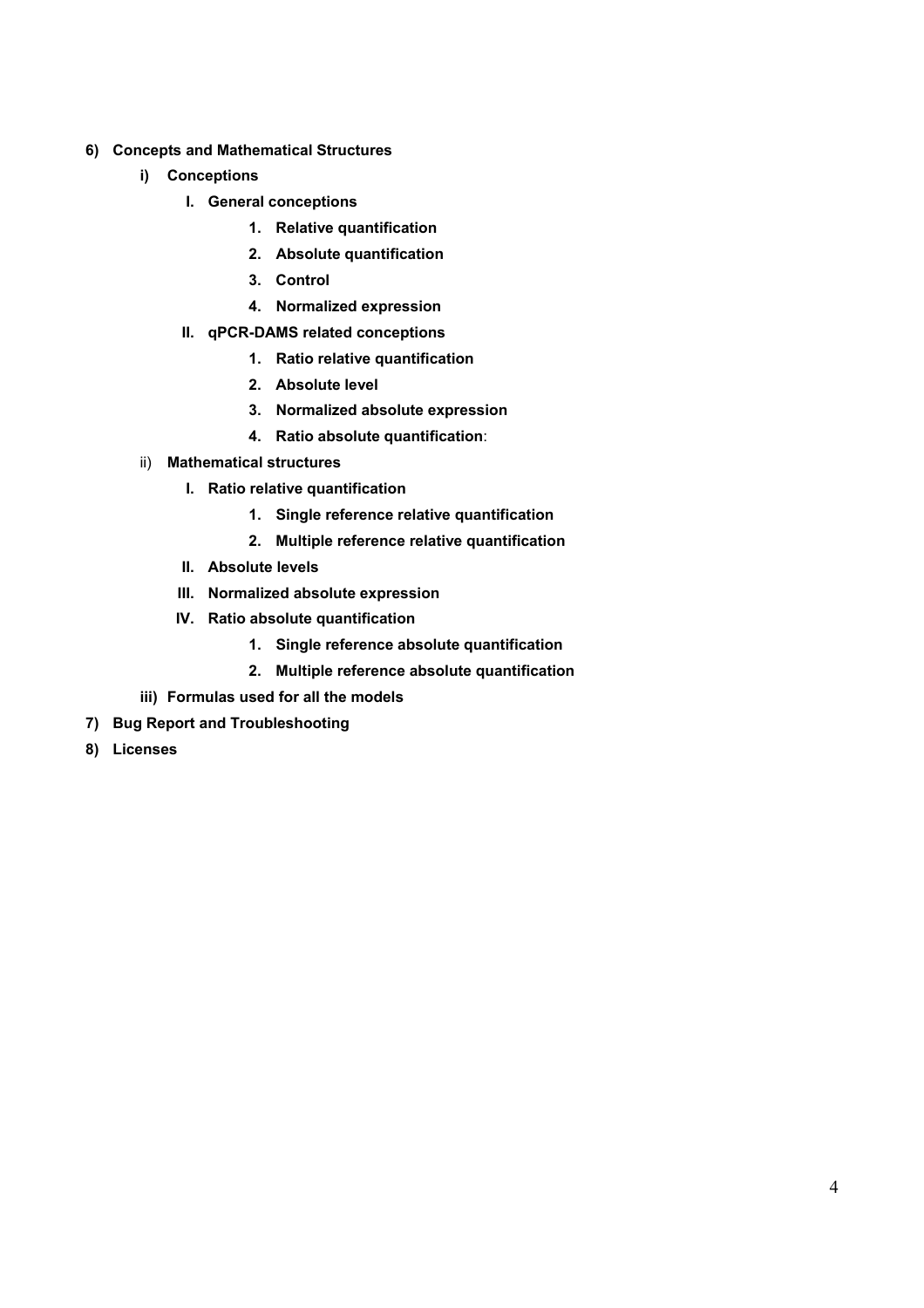#### **Introduction**

qPCR-DAMS is a database management system implemented on MS Access 2003 and Visual Basic. It is designed to analyze, manage, and store relative and absolute quantitative real-time PCR data. The system consists of  $5$  blocks: three blocks (Gene, Plate, and Experiment) for inputting, storing and describing raw data, and two blocks (View data and Process Data) for checking, evaluating, and processing data. Users are allowed to choose among four basic outputs: (I) Ratio relative quantification, (II) Absolute level, (III) Normalized absolute expression, and (IV) Ratio absolute quantification, and two advanced options: (V) Multiple reference relative quantification and (VI) Multiple references absolute quantification, within single software package. The coefficient of variation is monitored at each step during data processing and the accuracy is further improved by an easy data tracking and display system. In summary, qPCR-DAMS is a handy novel tool for real-time PCR users.

## **System requirement**

Operation system: Windows 2000 or above, Windows XP, Access 2000 or above comdlg32.ocx in the %systemroot%\System32 folder Memory: 256 MB of RAM Hard disk: 10 MB of hard disk space Monitor: 1024 x 768 or greater monitor resolution Internet: no necessary for the current version but may need for higher versions

#### **Installing qPCR-DAMS**

- 1. Go to web: **http://lungmicroarray.org/lbtl/info/qPCR-DAMS/index.htm**
- 2. Double click **qPCR-DAMS** and save to the chosen destination.
- 3. Double click "**qPCR-DAMS.zip**" from the destination.
- 4. Double "**qPCR-DAMS**", the whole package includes the software, test data, and users' manual.
- 5. Double click "**qPCR-DAMS.mdb**" to open the software.

\*\*\*If the software is run on Window XP, a security warning will appear because of the system settings (for details please visit http://office.microsoft.com/enus/assistance/HA011071331033.aspx). Ignore the warning and click **Open**. A panel containing the brief introduction of the software will appear. Check "Don't show this screen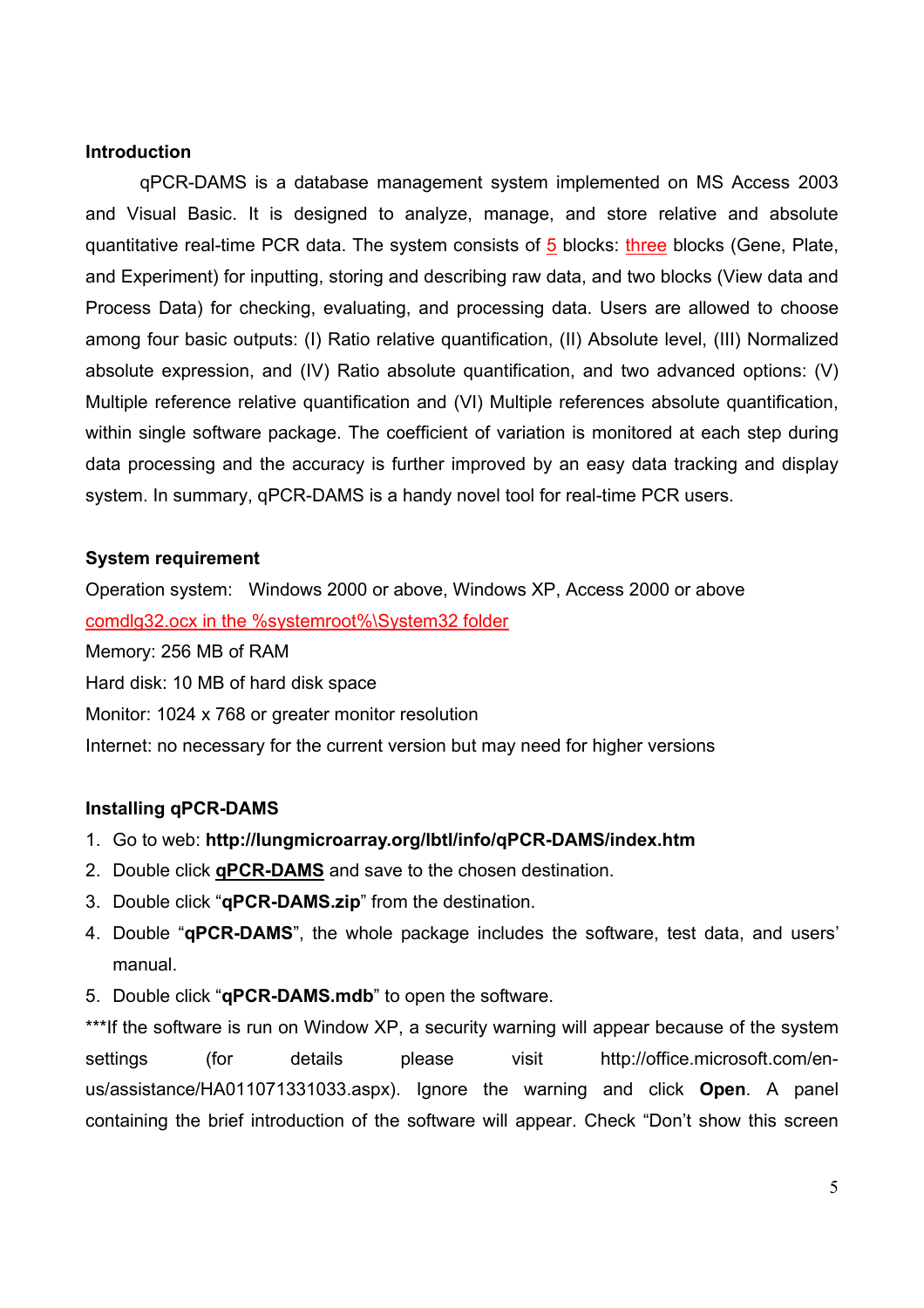again" and click **OK**. A panel **Menu** will appear. If the software is run in Window 2000 environment, there will be no security warning and the introduction panel will appear directly.

## **qPCR-DAMS Tasks**

There are five main panels: **Gene**, **Plate**, **Experiment**, **View Data**, and **Process Data** on the database tool. Inside each panel, there are some more options to allow the users to operate.

## **I. Gene**

The main function is to host and manage gene information in the database.

- 1. **Add New Gene** allows the users to input gene name, gene ID, and description.
- 2. **Edit Gene Information** allows the users to edit the existing gene information including gene name, gene ID, and description in the database.
- 3. **View Gene List** allows the user to check the following items:
	- a. Gene list in the database
	- b. Report file name list associated with a gene
	- c. Plate report generated by the detector system in a report file name

## **II. Plate**

It is the central part of the database system that brings genes, samples, and experiments all together. The main function is to host and manage plate information as well as data generated by the detector system in the database. There are two options but only one option is needed for the users to input plate reports into the database. The import application requires comdlg32.ocx in the %systemroot%\System32 folder. (See troubleshooting for how to extract comdlg32.ocx to the folder).

# **1. Import Plate Report.**

- **1.1. Add New Plate Name** allows the users to enter the name of a new plate. Plate name here means the unique name we give to each real-time PCR plate. So when a target gene and several reference genes are run on the same plate, they should have the same plate name (**Note**: plate name is important for relative quantification because normalization is plate-name dependent.)
- **1.2. Import New Plate Report** allows the users to choose report from file, to select genes from the gene list, to select plate names from the plate name list, and to import plate reports generated by the detector system into the database. The "report file name" is the name we give to each individual plate report generated by the detector system. It is different from plate name. If a target gene is run on a plate with three reference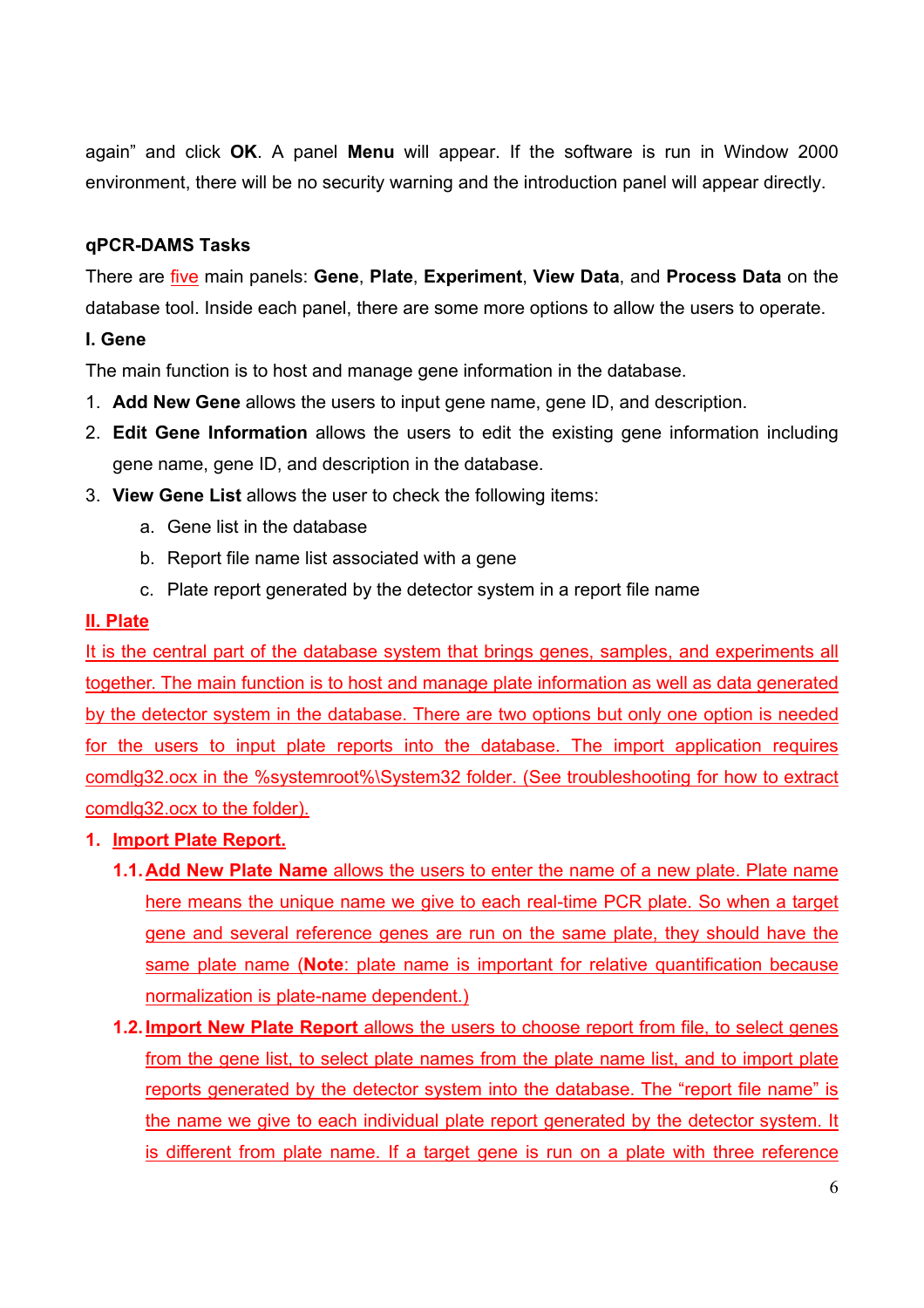genes, there will be only one plate name but 4 plate file names.

- **1.3. Edit Sample Information** allows the users to edit sample information including treatment and description. (**Note**: Correct treatment input is important for data processing because some calculations are dependent of treatment).
- **1.4. View and Edit Plate Information** allows the users to view and edit plate names, plate file names, and report files. The most important function is for data quality control. If a sample produces abnormal data, this sample can be removed manually by the users through this option. The users can also delete plate report files that are not needed and therefore the database will not accumulate useless information. In addition, the users can edit report file names, gene names, and plate names. **.**
- **2. Add Plate Report Manually.**
	- **2.1. Add New Sample.**
		- **2.1.1. Add sample by batch**
			- **2.1.1.1. Paste New Sample** allows the users to enter a batch of sample names at the same time and thus save significant time for users.
			- **2.1.1.2. Add Sample to Database** allows the users to input the sample name into the database. If the users input a sample name that is already in the database, the database system ignores it.
			- **2.1.1.3. Edit Sample Information** allows the users to edit sample information including treatment and description.
		- **2.1.2. Add Sample One by One**
			- **2.1.2.1. Add New Sample** allows the users to enter sample name, treatment, and description one by one. This is useful for a limited number of samples that need to be input.
			- **2.1.2.2. Edit Sample Information** allows the users to edit sample information including treatment and description.
	- **2.2. Add New Plate Name** allows the users to enter the name of a new plate.
	- **2.3. Add New Plate Report Manually** allows the users to enter report file name, to select genes from the gene list, to select plate names from the plate name list, and to paste plate reports generated by the detector system into the database.
	- **2.4. View and Edit Plate Information** allows the users to view and edit plate names, plate file names, and report files.
- **III. Experiment**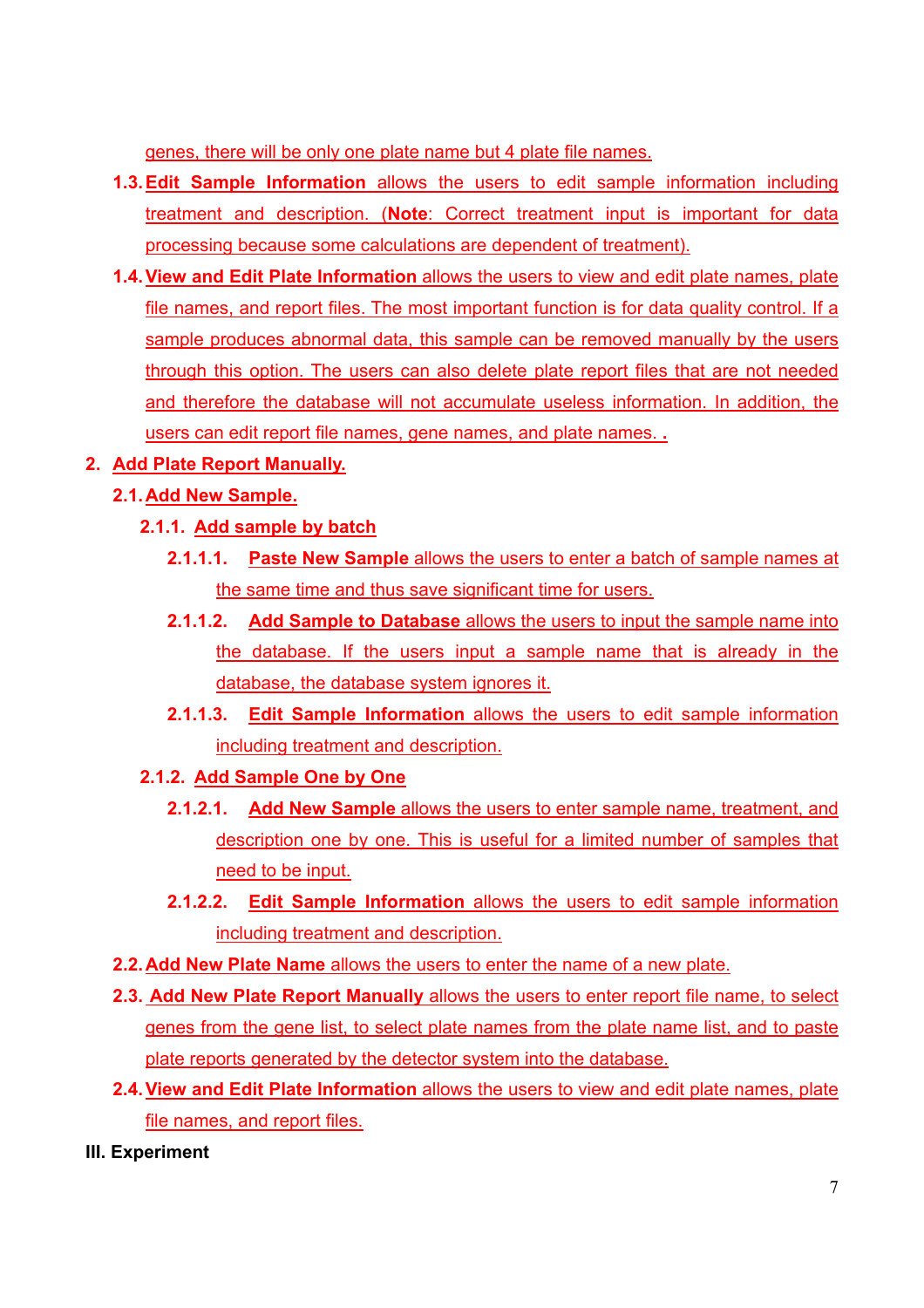Experiment panel provides a platform for the users to organize all the information related to an experiment together.

- **1. Researcher Information** allows the users to enter name, title, address, city, region, Zip code, country, phone number, fax number, and email address of the researchers.
- **2. Add New Experiment** allows the users set up a new experiment (**Note**: only for single reference gene normalization! See "Advanced options" in "Process Data" for multiple references gene normalization). The following functions can be carried out by the users:
	- **a.** Enter the name of a new experiment
	- **b.** Select researcher ID from the researcher list
	- **c.** Select a target and a reference gene from the gene list
	- **d.** Select a group of samples that will be used as control from the sample list
	- **e.** Enter the amplification efficiency of the target gene and the reference which will be used in the relative quantification. If no number entered, the default value will be 2
	- **f.** Enter the threshold value of intra-plate and inter-plate variation that will be used in the data quality control
	- **g.** Select report files for the target gene and the reference gene that will be used in data processing
- **3. Edit Experiment Setting** allows the users to change the settings of an existing experiment in the database which include experiment name, description, target gene, reference gene, target gene amplification efficiency, reference gene amplification efficiency, control, threshold value of intra-plate and inter-plate variation, report files for data processing.
- **4. View Experiment Setting** allows the users to check the experiment list as well as their settings in the database. In addition, the users can check the plate list involved in each experiment by plate name, the plate report file list under each plate name, as well as the detailed report file.

## **IV. View data**

This panel provides an easy way to track the archived data in the system. Furthermore, the users can validate their processed results by directly sorting the data to the raw data exported from the detector system. This function may be extremely important for clinical laboratories that handle thousands of samples, or laboratories using real-time PCR for microarray data validation, who work with numerous genes because all the data table in the database system are linked. No matter at which point the user starts viewing data, they can finally reach the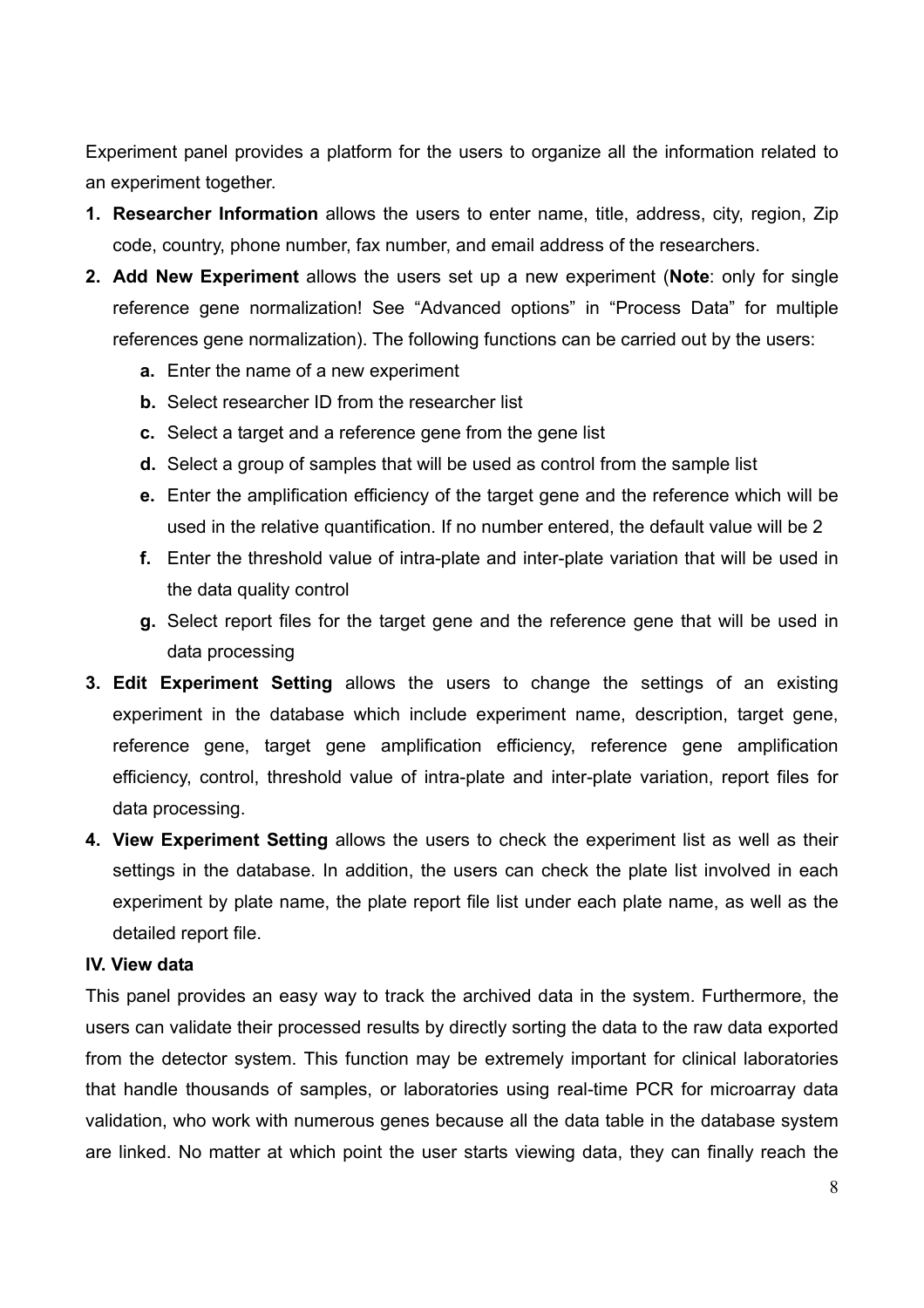raw data exported from the detector system. This panel is composed of four sub-panels: **View data by gene, View data by sample, View data by plate,** and **View data by experiment.**

## **V. Process Data**

This panel allows the users to choose the appropriate data processing module and to calculate the expression levels of the interested gene under certain quality controls for the selected experiments. Four basic data processing modules are provided by qPCR-DAMS to process data with single a reference gene normalization and an advanced option allows the users to use a multiple reference gene normalization (For detailed conceptions and mathematical procedures of each module, see **Concepts and Mathematical structures**). The main functions covered by this panel are as follows:

#### **1. Basic data processing**

- **i. Ratio relative quantification** allows the users to perform relative quantification and express the results as ratios.
- **ii. Absolute level** allows the users to perform absolute quantification without a reference gene.
- **iii. Normalized absolute expression** allows the users to perform absolute quantification with normalization from a reference gene.
- **iv. Ratio absolute quantification** allows the users perform absolute quantification and express the results as ratios.
- **2. Advanced option** allows the users to calculate more accurate relative expression levels by using multiple reference gene normalization. This function is based on the experiment's result generated from the basic data processing modules.
	- **i. Multiple references relative quantification** allows normalization with multiple reference genes based on relative quantification experiments.
	- **ii. Multiple reference absolute quantification** allows normalization with multiple reference genes based on absolute quantification experiments.
- **3. Quality control** helps the users to improve the validity of the processed data by three error checking steps. The errors found by step 1 and 2 can be marked and excluded manually by the users.
	- i. **Fix unrecognized Ct or quantity error**: If Ct is undetermined or the quantity is 0, qPCR-DAMS updates the values of 40 to Ct or 0.01 to quantity to avoid the mathematical problem of calculating the ratio. This option will permanently change the data in the system, so please carefully check your data before selecting **Yes**.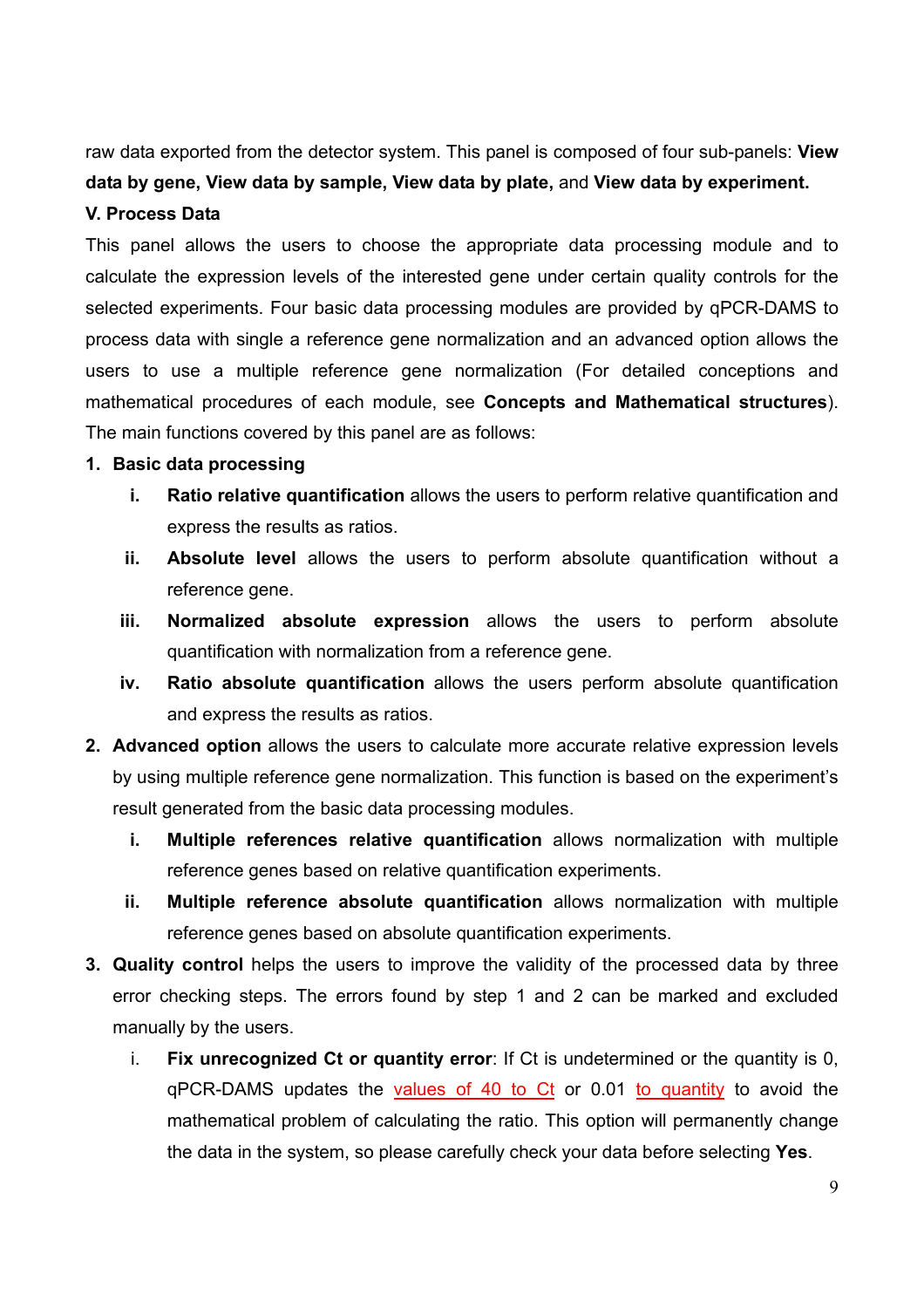- ii. **Step 1 error check**: A threshold value for the intra-plate variation can be set to find out the abnormally amplified samples from the replicates on the same plate.
- **iii.** Step 2 error check: A threshold value for the inter-plate variation can be set to find out the abnormally amplified samples from the replicates on the different plates.
- **4. Data display**: qPCR-DAMS can output separate report for all the main calculation steps so as to meet the requirement of different users. This function also helps the users to improve the data validity through step-by-step monitoring or re-checking of the processed data. Because several factors such as bad sample, bad reaction, cross contamination, and pipetting error, may all cause misleading results. Many errors cannot be recognized by the built-in error check procedures, which are largely based on standard deviation calculation. This step helps the users to find these "escaped" errors. We found it is even more helpful when using this function together with **View Data by Sample**. To know the meaning of each data-to-display, see **Concepts and Mathematical Structures**.
	- i. **Ratio relative quantification** displays Ct, normalized expression, intra-plate sample ratio, inter-plate sample ratio and final ratio.
	- ii. **Absolute level** displays target intra-plate quantity, target inter-plate quantity, and absolute level.
	- iii. **Normalized absolute expression** displays target intra-plate quantity, reference intra-plate quantity, target inter-plate quantity, reference inter-plate quantity, normalized expression, and final normalized expression.
	- iv. **Ratio absolute quantification** displays target intra-plate quantity, reference intraplate quantity, target inter-plate quantity, reference inter-plate quantity, normalized expression, and final ratio.
	- v. **Multiple references relative quantification** displays inter-reference sample ratio and final ratio.
	- vi. **Multiple reference normalization for absolute quantification** displays interreference sample ratio and final ratio.

## **D. How to use qPCR-DAMS**

Here we present an example that is suitable for all the data processing modules of qPCR-DAMS. New users can try this example and the test data we provided. Test data can be downloaded at: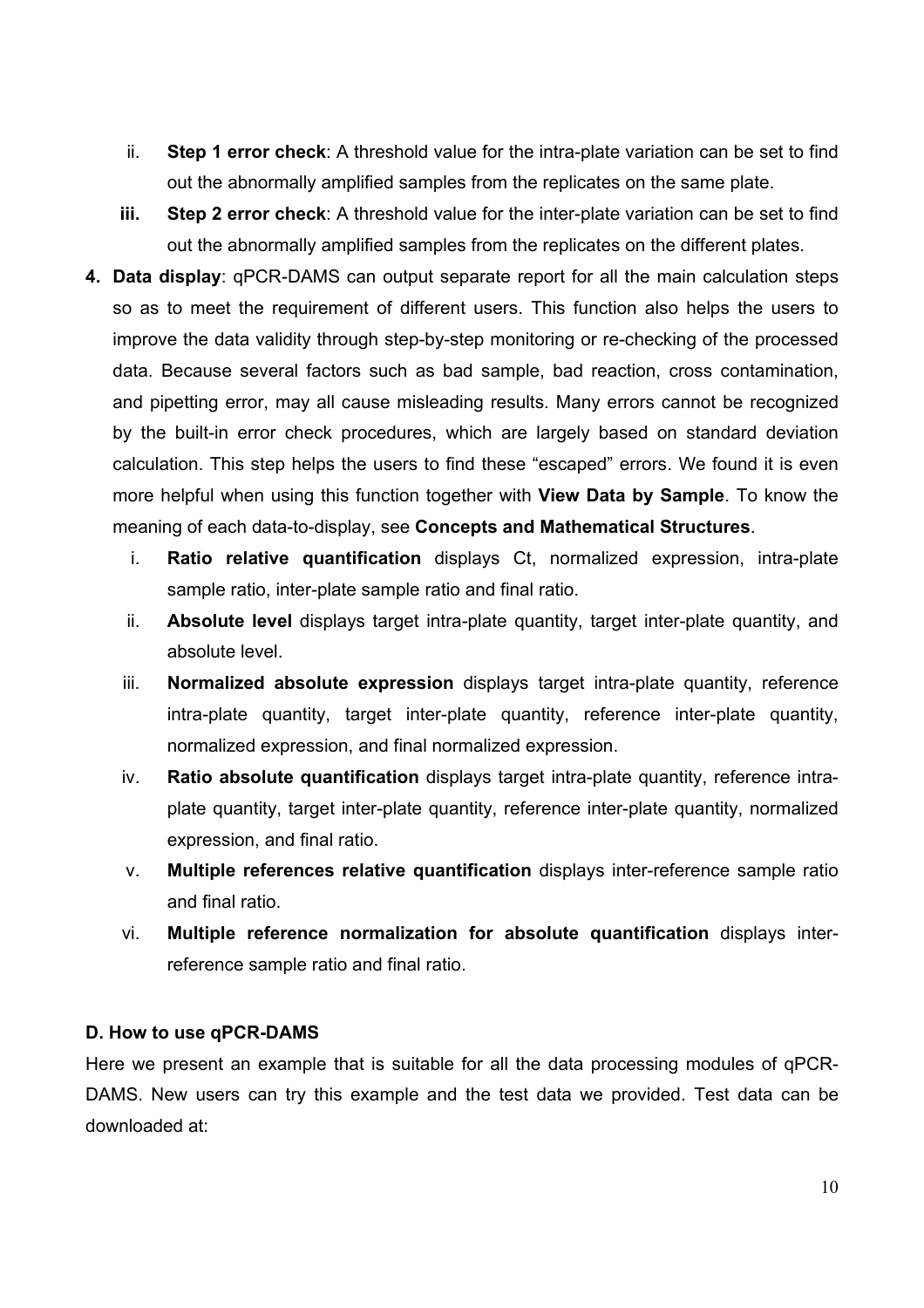#### **http://lungmicroarray.org/lbtl/info/qPCR-DAMS/index.htm**

Suppose we want to know the effect of a drug on the mRNA expression of GABA receptor rho2 subunit (rho2) in rat brain. Therefore, we applied the drug to rats and collect whole brains from day 1 to day 6 (D1~D6) after the treatment. Rat brains collected on the day before drug application were used as controls (D0). Three independent experiments (a, b, and c) were carried out and the samples were named like D0a and D1c. Total RNA was isolated from those samples and 1 µg of the RNA was reverse transcribed into cDNA. The mRNA expression levels of rho2 were quantified with real-time PCR by both relative and absolute quantitative methods at the same time. Briefly, rho2 was run together with three house-keeping genes: β-actin (ACTB), Ubiquitin C (UBC), and Glyceraldehyde-3-phosphate dehydrogenase (GAPD) on the same 384-well-plate. The standard curves of each gene were also run on that plate. Duplicate wells were used for all the samples and the plate-run was repeated once (on 03/25/2005 and 03/30/2005, respectively). After exporting the experiment results (report file) from the detector system, the data were ready to process by qPCR-DAMS.

#### **I. Enter information**

#### **I.1 Enter New Gene**

- 1. Select **Gene** on the **Menu** or press **G** on the keyboard. A **Gene Control Panel** appears.
- 2. Select **Add New Gene**. An **Add New Gene Information** panel will pop up. Enter gene information as follows:

| <b>Gene ID</b> | Gene             | <b>Description</b>                                          |  |
|----------------|------------------|-------------------------------------------------------------|--|
|                | <b>Name</b>      |                                                             |  |
| D38494         | Rho <sub>2</sub> | GABA receptor rho2 subunit, enriched in retina              |  |
| NM 031144 ACTB |                  | beta-actin, a cytoskeletal structure protein                |  |
| NM 017314 UBC  |                  | Ubiquitin C, protein degradation                            |  |
| X02231         | <b>GAPD</b>      | Glyceraldehyde-3-phosphate-dehydrogenase, oxidoreductase in |  |
|                |                  | glycolysis and gluconeogenesis                              |  |

3. Close **Add New Gene Information** panel and Select **Fig. 1** from the Gene Control panel.

## **I.2 Enter New Plate**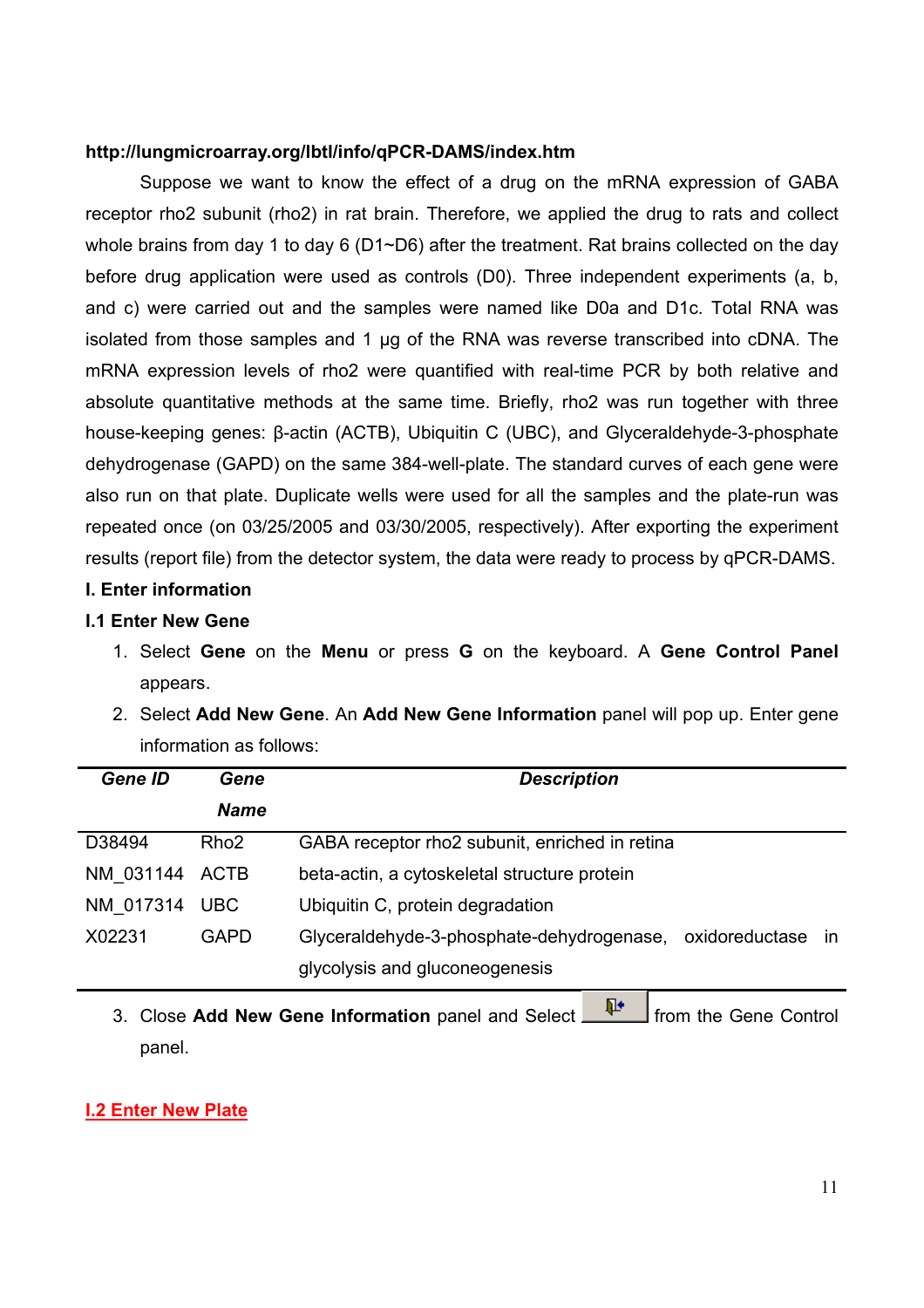The users can either import plate report or add plate report manually. (Note: a comdlg32.ocx is required to run the import application. For details, see **Trouble Shooting**).

# **A. Import Plate Report**

- 1. Click the **Plate** button on the main menu or press **P** on the keyboard. A **Plate Control Panel** will appear.
- 2. Select **Add New Plate Name** from the **Import New Plate Report** panel, and then input "03252005" in the **Plate Name**. **Plate ID** "1" will appear automatically.
- 3. Click **Add Next Record** and input "03302005" into the **Plate Name**. **Plate ID** "2" will appear automatically.
- 4. Click  $\frac{\mathbb{R}^4}{\mathbb{R}^4}$  to back to the **Plate Control Panel** and select **Import New Plate Report**.
- 5. Select **Choose Data File**. Highlight "rho2\_03252005" from the destination and select **Open**. The path of the file and the file name will show up automatically in the **Report File** and **Report File Name** blanks.
- 6. Select "Rho2 " from the **Gene ID** list.
- 7. Select "03252005" from the **Plate Name** list.
- 8. Select **Import Data** and input the data into the database (Note: the format of the report should be cleared before importing. To clear the format, open the plate report Excel file, click on the top left square and change the whole table black. Then select **Edit** > **Clear** > **Formats**.)
- 9. Select Choose Data File and enter more plate information according to the following table:

| <b>Report File Name</b> | <b>Gene Name</b> | <b>Plate Name</b> |
|-------------------------|------------------|-------------------|
| ACTB 03252005           | <b>ACTB</b>      | 03252005          |
| UBC 03252005            | <b>UBC</b>       | 03252005          |
| GAPD 03252005           | <b>GAPD</b>      | 03252005          |
| Rho2 03302005           | Rho <sub>2</sub> | 03302005          |
| ACTB 03302005           | <b>ACTB</b>      | 03302005          |
| UBC 03302005            | <b>UBC</b>       | 03302005          |
| GAPD 03302005           | <b>GAPD</b>      | 03302005          |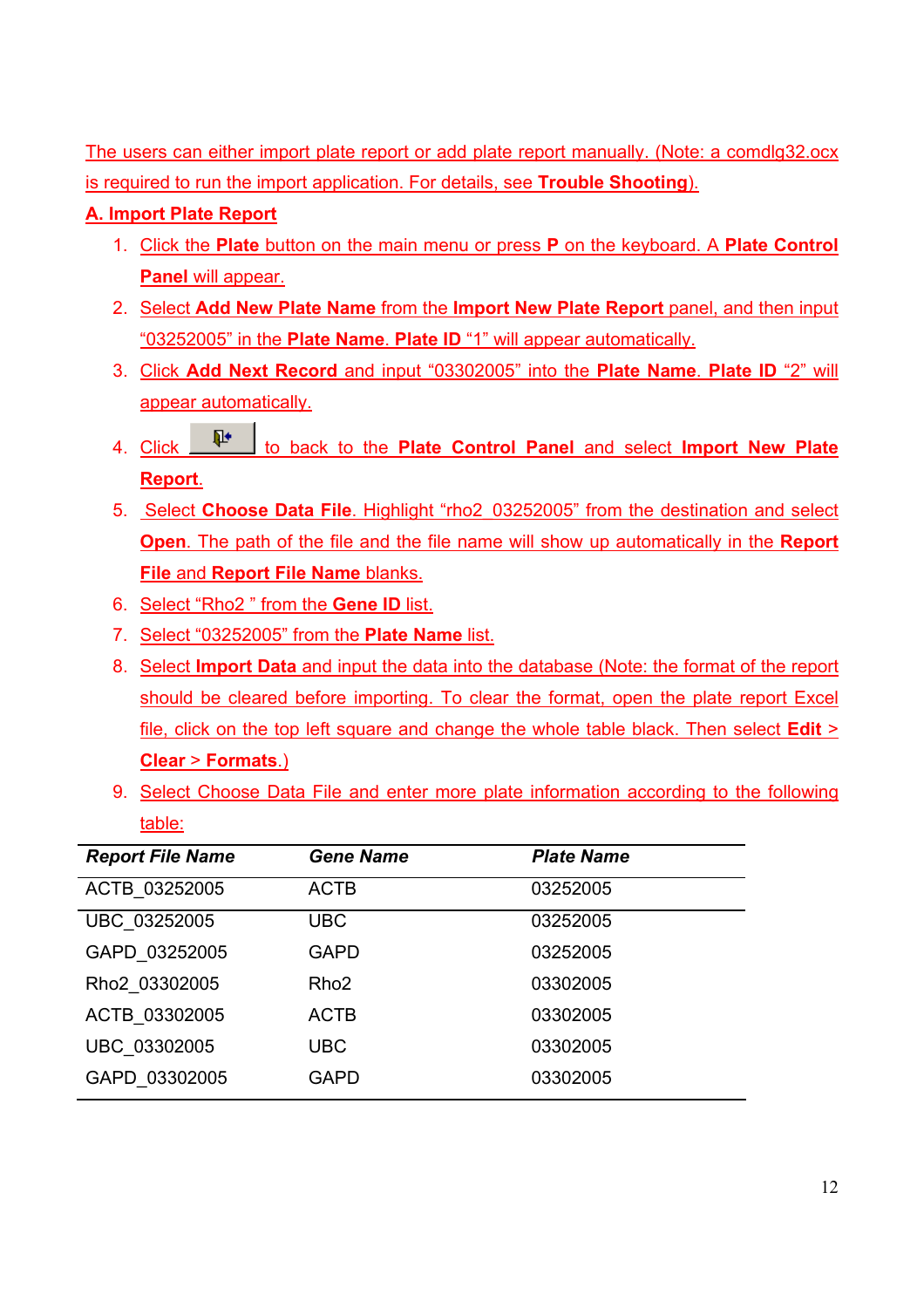[**Note**: If experiment report was generated by other system such as ABI 7500, arrange column of data to the same order as that system(Well, Type, Sample Name, Replicate, Ct, Quantity, Std Dev, Mean).

- 10. Click **Edit Sample Info** from the **Import Plate Report** panel. An **Edit Sample Info** panel will appear.
- 11. Sample information can be input according to the following table:

| <b>Sample Name</b>                                                      | <b>Treatment Description</b>                 |
|-------------------------------------------------------------------------|----------------------------------------------|
| D0a, D0b, and D0c D0                                                    | Brain tissue before drug treatment           |
| D <sub>1</sub> a, D <sub>1</sub> b, and D <sub>1c</sub> D <sub>1</sub>  | Brain tissue after drug treatment for 1 day  |
| D <sub>2</sub> a, D <sub>2</sub> b, and D <sub>2</sub> c D <sub>2</sub> | Brain tissue after drug treatment for 2 days |
| D3a, D3b, and D3c D3                                                    | Brain tissue after drug treatment for 3 days |
| D <sub>4</sub> a, D <sub>4</sub> b, and D <sub>4</sub> c D <sub>4</sub> | Brain tissue after drug treatment for 4 days |
| D5a, D5b, and D5c D5                                                    | Brain tissue after drug treatment for 5 days |
| D6a, D6b, and D6c D6                                                    | Brain tissue after drug treatment for 6 days |

12. Click  $\mathbb{P}$  to back to the main menu.

- 13. It is easy to make mistake when entering plate information. Go to **View and Edit Plate Information** from the **Plate Control Panel** to correct wrong information or delete unwanted plate information.
- 14. Close all other panels and back to the main Menu.

# **B. Add Plate Report Manually**

- 1. Click the **Plate** button on the main menu or press **P** on the keyboard. A **Plate Control Panel** will appear.
- 2. Select **Add New Sample** from the **Add Plate Report Manually** panel and a **Sample Control Panel** will pop up.
- 3. You can enter new sample one by one when sample number is small or you can also enter sample by batch when sample number is large.

# **3.1 Enter sample by batch**

1) Click **Paste New Samples** from the left top of the panel (block **Add Sample by Batch**). A **Paste New Samples by Batch** panel will pop up. Click the left square to the blank row to change to whole row under **Sample Name** black.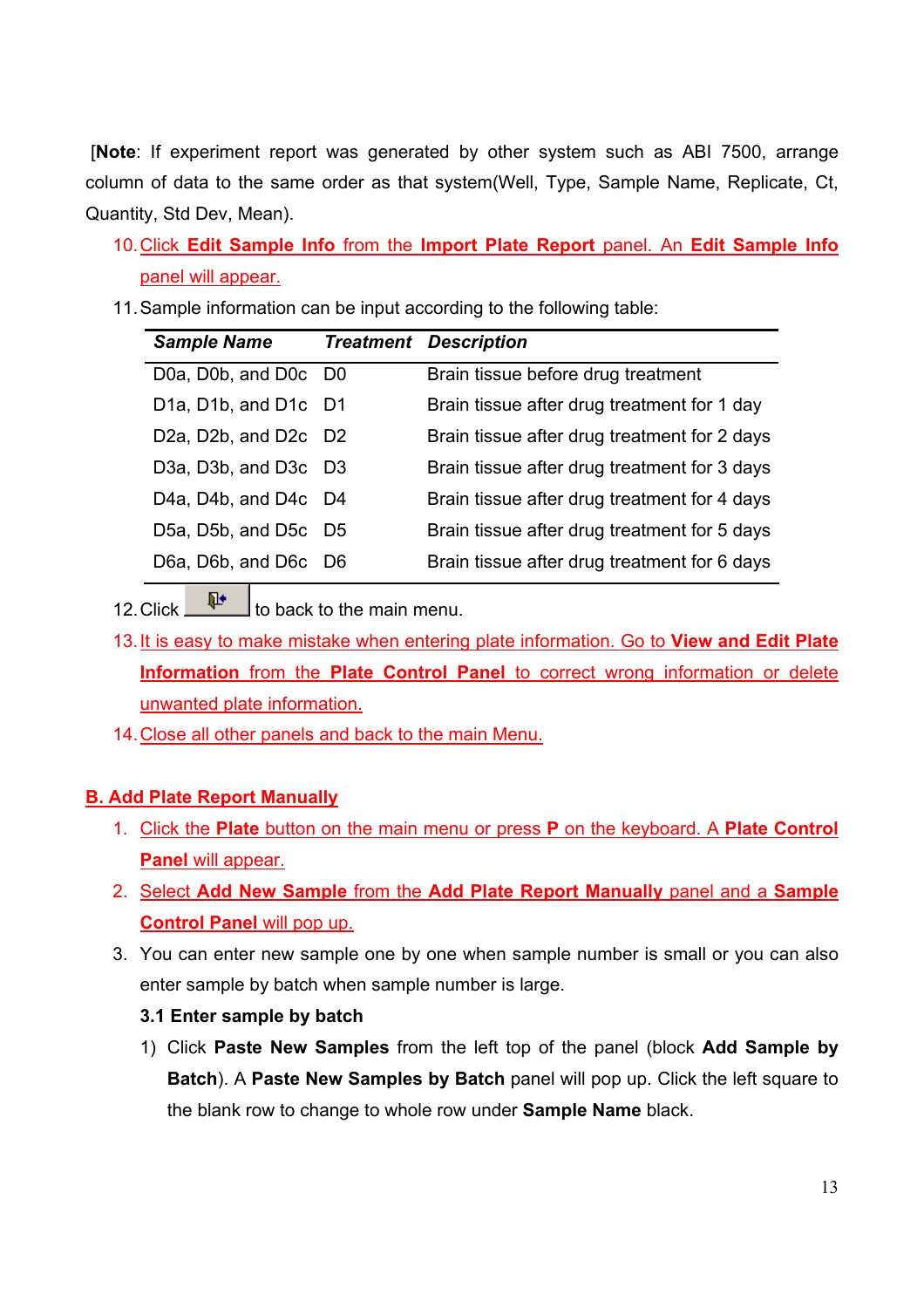- 2) Double click to open the "qPCR-DAMS Test Data", which contained 8 report files exported from the ABI 7700 detector system. Open the file "rho2\_03252005" and copy all the sample names in column and then paste to the black row.
- 3) A dialog will pop up "You are about to paste 18 record(s), are you sure you want to paste those record(s)? Click **Yes** and then close this panel.
- 4) Click **Input Sample to Database**. A dialog "You are about to append query that will modify database, are you sure……?" Click **Yes**.
- 5) Because there are repeated sample names, a new dialog "You are about to append 18 rows……Are you sure you want to append the selected rows?" Click **Yes**. A dialog "Microsoft Office Access can't append all the records in the append query" will pop up, click **Yes** and close this panel.
- 6) Click **Edit Sample Info** from block **Add Sample by Batch**. An **Edit Sample Info** panel will appear.
- 7) Input related **Sample Name**, **Treatment**, and **Description.**
- 8) Click  $\begin{array}{|c|c|c|}\n\hline\n\text{#} & \text{to back to the main menu.}\n\hline\n\end{array}$

# **3.2 Enter sample one by one (if you have not done add sample by batch, you can use this step)**

- 1) Click **Add New Sample** button on the right top of the panel (block **Add Sample One by One**). An **Add New Sample** panel will pop up.
- 2) Input related **Sample Name**, **Treatment**, and **Description.**
- 3) Click "next" symbol and input relative information for other samples
- 4) Click on  $\begin{array}{|c|c|} \hline \mathbb{F}^* & \mathbb{I}^* \end{array}$  to exit.

## **I.3 Enter New Experiment**

- 1. Click **Experiment** button on the main menu or press **E** on the keyboard. An **Experiment Control Panel** will pop up.
- 2. Select **Researcher Information** and a researcher table will open. Input "Jin" and "Nili" to the blank of **Last Name** and **First Name**, respectively. Other information is optional. Close this table.
- 3. Select **Add New Experiment**, and then input "Rho2 subunit expression in brain 1" under the **Experiment Name**. An **Experiment ID** "1" will be generated automatically.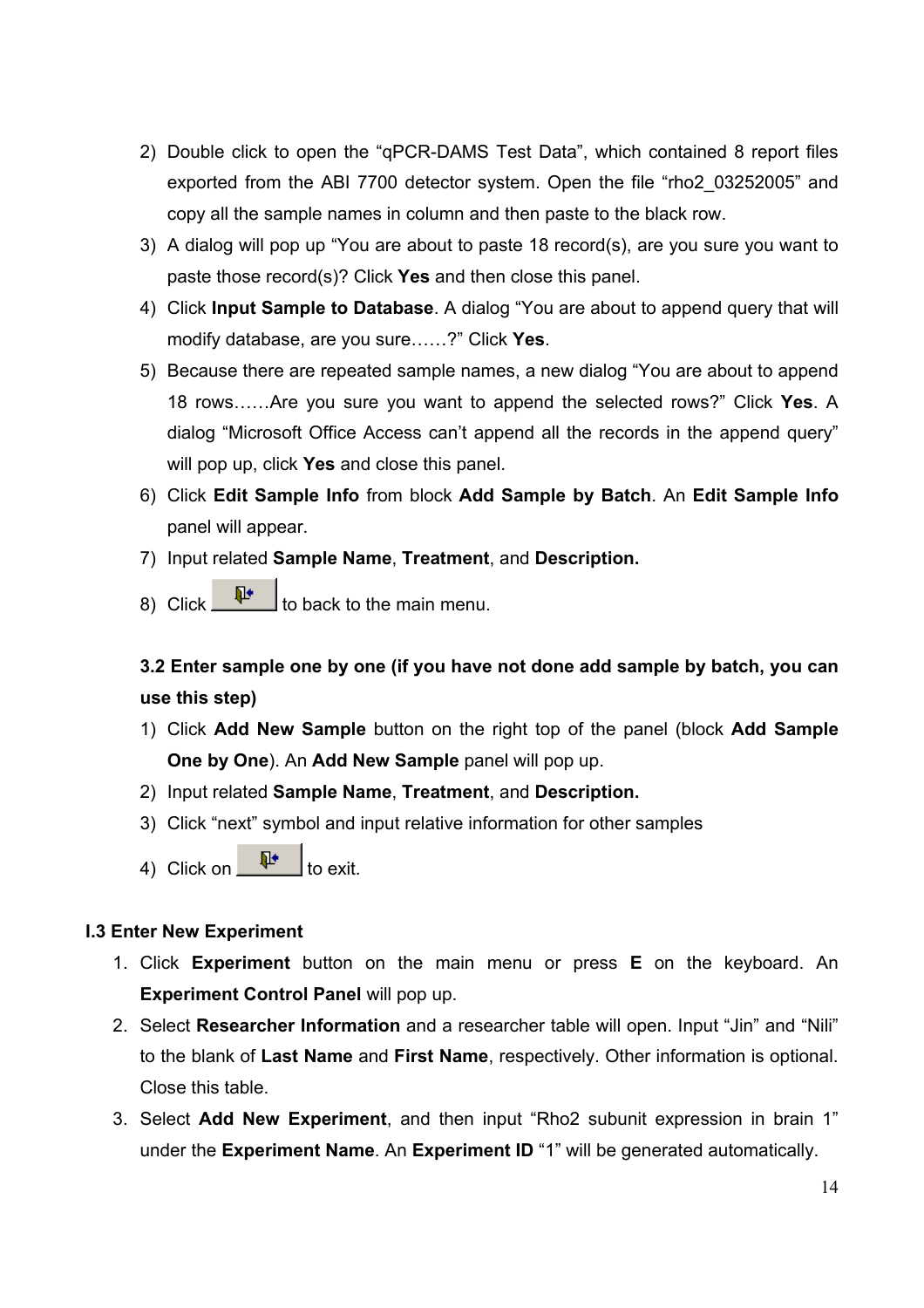- 4. Input "ACTB normalization" in the **Description**.
- 5. Select "ACTB" and "rho2" from the **Reference gene** and **Target gene** list, respectively.
- 6. Enter 1.99 and 2 for the **Refer E** (reference gene amplification efficiency) and **Target E**  (target gene amplification efficiency), respectively. If amplification efficiency is not selected, the default number will be 2.
- 7. Select "Nili" from the **Researcher ID** list and "D0" from the **Control** list. Input "6%" and "30%" for the **Intra-Plate Threshold** and **Inter-Plate Threshold** (Note: The users can enter their own threshold value).
- 8. Select "ACTB\_03252005" and "ACTB\_03302005" from list for the **Reference Gene Plate Report**; "rho2\_03252005" and "rho2\_03302005" for the **Target Gene Plate Report.**
- 9. Select "**Add Next Experiment**" and enter two more experiments according to the following settings:

## **Experiment 2**

**Experiment Name**: Rho2 subunit expression in brain 2; **Description**: UBC normalization; **Target Gene**: rho2; **Reference Gene**: UBC; **Target E**: 2; **Reference E**: 1.98; **Control**: D0; **Researcher ID**: Nili Jin; **Intra-plate threshold**: 6%; **Inter-plate threshold**: 30%; **Reference Gene Plate Report**: UBC\_03252005, UBC\_03302005; **Target Gene Plate Report**: Rho2\_03252005, Rho2\_03302005.

# **Experiment 3**

**Experiment Name**: Rho2 subunit expression in brain 3; **Description**: GAPD normalization; **Target Gene**: rho2; **Reference Gene**: GAPD; **Target E**: 2; **Reference E**: 2.0; **Control**: D0; **Researcher ID**: Nili Jin; **Intra-plate threshold**: 6%; **Inter-plate threshold**: 30%; **Reference Gene Plate Report**: GAPD\_03252005, GAPD\_03302005; **Target Gene Plate Report**: Rho2\_03252005, Rho2\_03302005.

10. Close all other panels and back to the main Menu.

# **Check Error and Process Data**

## **Basic modules**

## **I. Ratio Relative Quantification**

- 1. Click **Process Data** and a **Choose Process Module** panel will appear. Select **Ratio Relative Quantification** from the new panel.
- 2. Under **Choose Experiment** select "Rho2 expression in brain 1" from the list.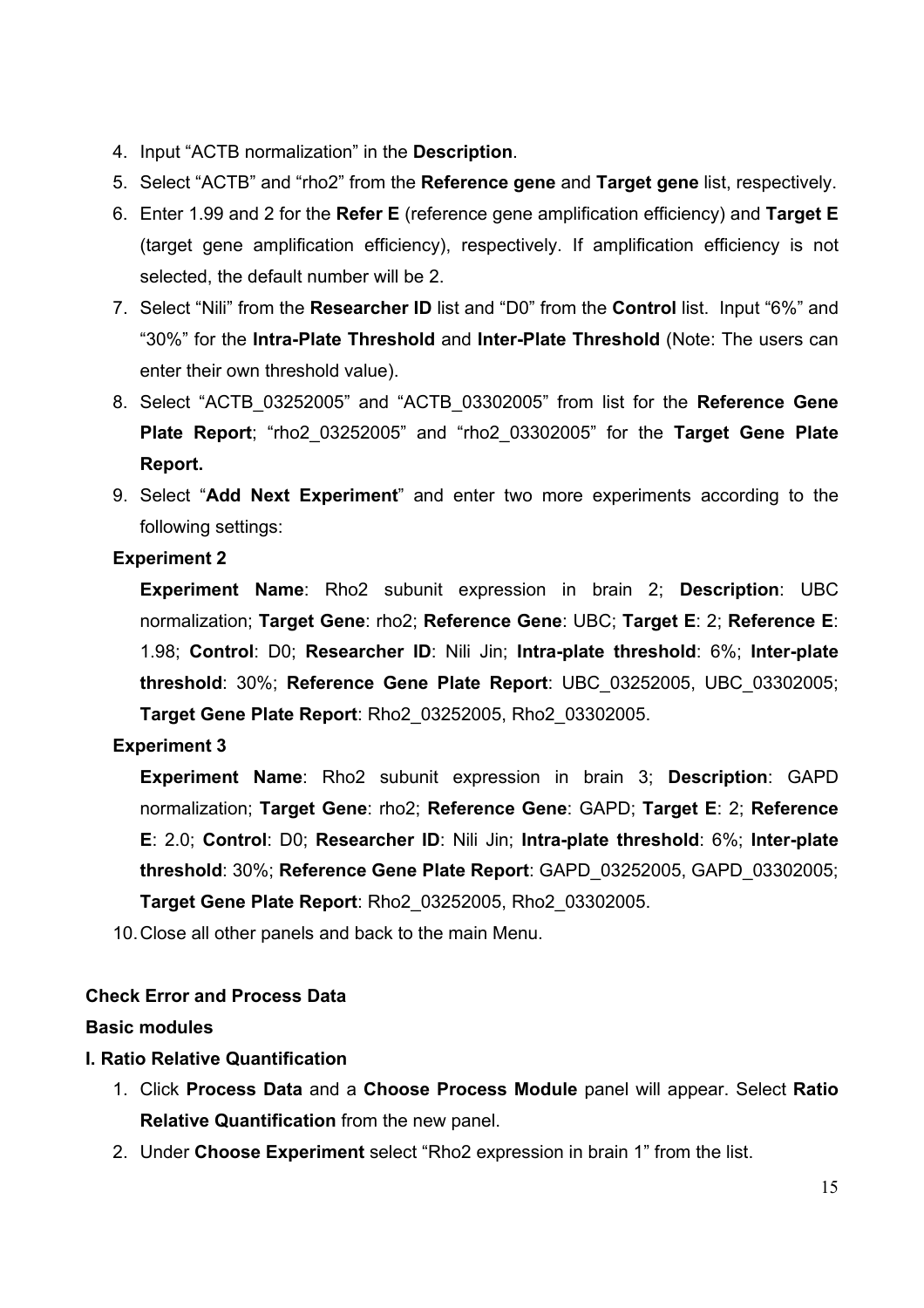- 3. Click "**Fix Unrecognized Ct Error**" and a dialog "You are about to run a query that will modify data in your table" will appear. Select **Yes** and a dialog "You are about to update 0 rows" will appear. Click **Yes**. If the dialog show "You are about to up-date N rows", it means that plate reports in this experiment include wells with "Undetermined" Ct. Click **Yes** and the "Undetermined" Ct will be changed to 40 by the system.
- 4. Click **Step 1 Error Check**. The pop-up table shows that "D2c" on report file Rho2\_03302005 produced an intra-plate variation higher than 6%, the intra-plate threshold value. Close this table.
- 5. From the main **menu**, choose **View Data** > **View Data by Sample**. Click on the "+" in front of the "D2c" and the list of report data about "D2c" will show up. The report shows well "B18" is quite different from the other replicates. Close the **View Data** panel and select **Plate** > **Plate Control Panel** > **View and Edit Plate Information.** Select "03302005" > "Rho2\_03302005". Check the well "B18" and return to the **Experiment Report** panel. Perform **Step 1 Error Check** again and the pop-up table shows no sample has intra-plate variation higher than the threshold. Close this table.
- 6. Click **Step 2 Error Check**. The pop-up table shows D2a produces an inter-plate variation higher than 30%. Go **View Data**> **View Data by Sample**>**D2a**. No abnormal is found. Ignore this problem and close the **Check Error by Inter CV** table.
- 7. Select the result type (**Ct**, **Normalized Expression**, **Intra-plate Sample Ratio**, **Interplate Sample Ratio**, and **Final Ratio**) to process.
- 8. Select **Preview** to show results. The final result of experiment 1 are as follows:

|                | Final    | <b>SD Final</b> |
|----------------|----------|-----------------|
| Treatment      | Ratio    | Ratio           |
| D0             | 1        | 0.209548        |
| D1             | 1.743938 | 0.292553        |
| D <sub>2</sub> | 1.474616 | 0.059399        |
| D3             | 2.773921 | 0.229582        |
| D4             | 2.838308 | 0.738051        |
| D5             | 1.934002 | 0.832779        |
| D6             | 0.730862 | 0.002113        |

- 9. To export experiment result for further data processing, right click mouse on the report and select **Export** (We suggest choosing "Microsoft Excel 97-2003" as the file type). Click **Save** to save the exported report in the proper destination.
- 10. To print the processed data directly, click **Print** from the **Experiment Reports** panel.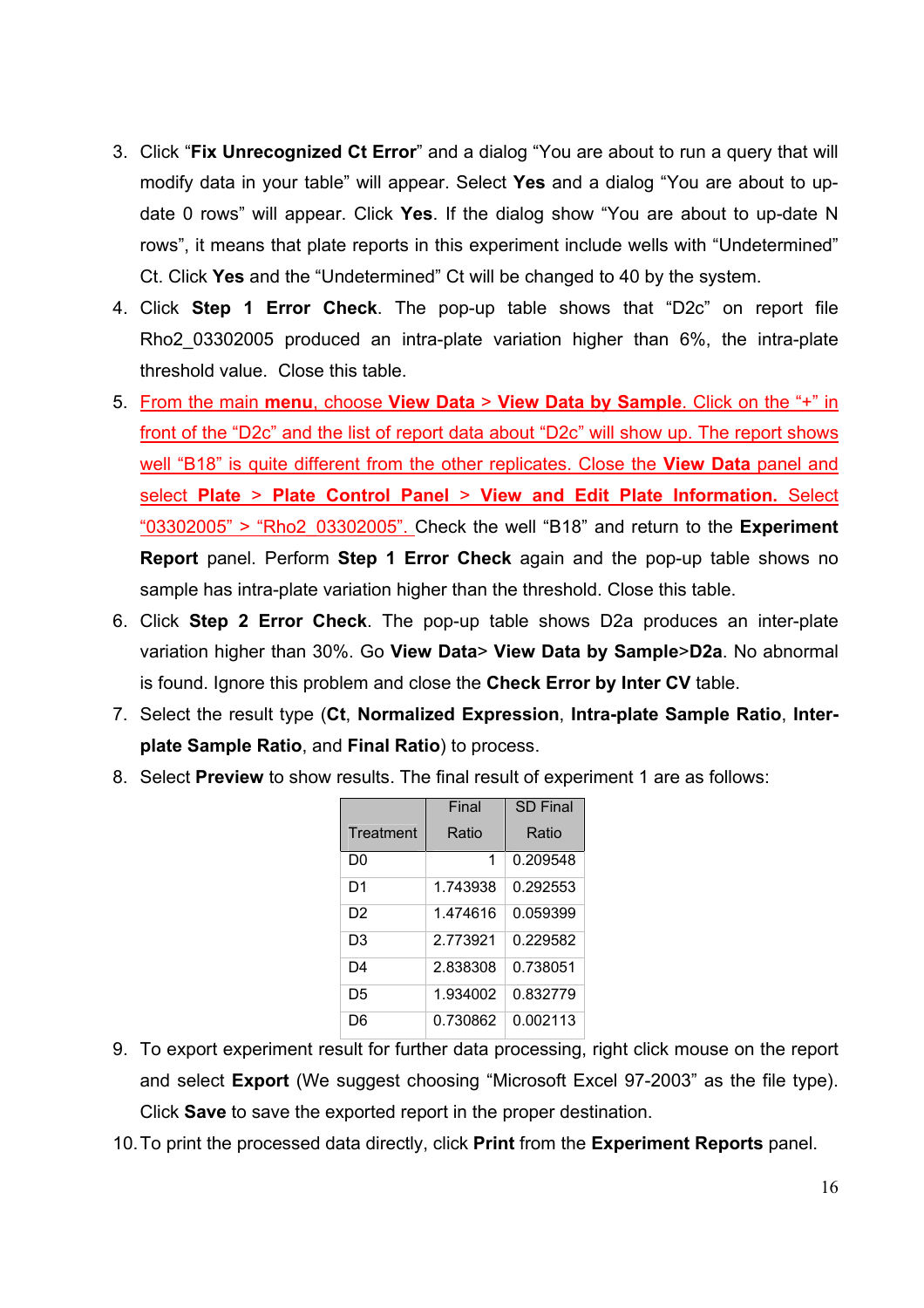## **II. Absolute levels**

Procedures are basically the same as Ratio Relative Quantification. See Ratio Relative Quantification for details.

- 1. Choose **Process Data**>**Choose Process Module**>**Absolute levels**.
- 2. **Choose Experiment** "Rho2 expression in brain 1" from the list.
- 3. **Fix Unrecognized Quantity Error**. A dialog "You are about to run a query that will modify data in your table" will appear. Select **Yes** and a dialog "You are about to update 4 rows" will appear. From **View Data** (see detail later) it shows the unrecognized quantity errors are from NTC but not from samples to quantify. Click **Yes** and the unrecognized quantity will be updated to 0.01 by the system.
- 4. **Step 1 Error Check** to find out and filter abnormal samples.
- 5. **Step 2 Error Check** to find out and filter more abnormal samples.
- 6. Select the result type (**Target Intra-plate Quantity**, **Target Inter-plate Quantity**, and **Absolute Level**) to process.
- 7. Select **Preview** to show results. The final result of experiment 1 are as follows:

|           | Mean     | StDev    |
|-----------|----------|----------|
| Treatment | Log Qty  | Log Qty  |
| D0        | 3.776928 | 0.279465 |
| D1        | 3.382855 | 0.170282 |
| D2        | 3.213073 | 0.183467 |
| D3        | 4.117435 | 0.228602 |
| D4        | 4.149184 | 0.070496 |
| D5        | 3.783094 | 0.148153 |
| D6        | 3.818442 | 0.191278 |

- 8. Right click on the experiment report to export.
- 9. Click Print from the **Experiment Reports** panel to print.

## **III. Normalized Absolute Expression**

- 1. Select **Process Data**>**Choose Process Module**>**Normalized Absolute Expression**.
- 2. **Choose Experiment** from the experiment list.
- 3. **Fix Unrecognized Quantity Error** to update the unrecognized quantity.
- 4. **Step 1 Error Check** to find out and filter abnormal samples.
- 5. **Step 2 Error Check** to find out and filter more abnormal samples.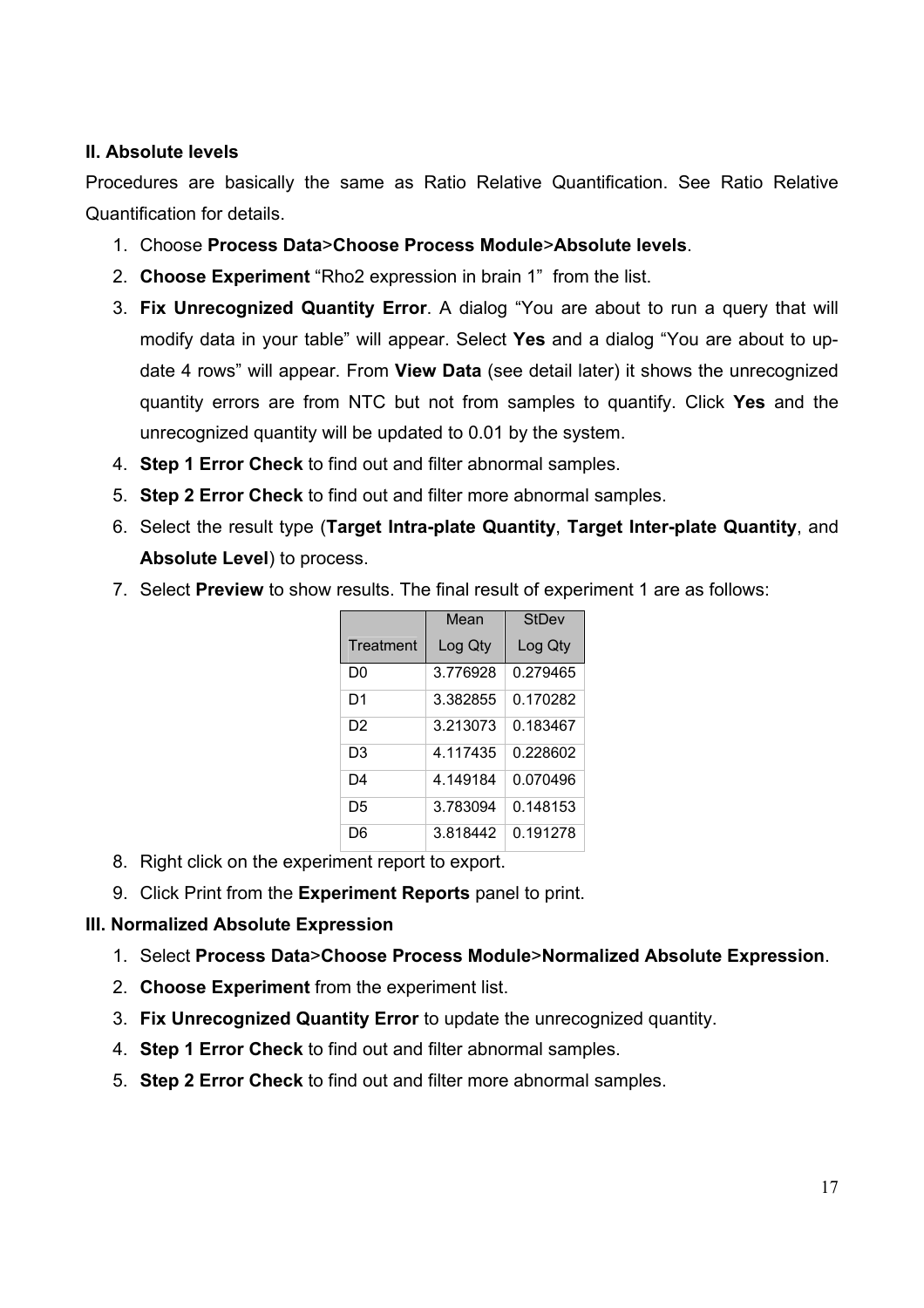- 6. Select the result type (**Target Intra-plate Quantity**, **Reference Intra-plate Quantity, Target Inter-plate Quantity**, **Reference Inter-plate Quantity**, **Normalized Expression**, and **Final Normalized Expression**) to process.
- 7. Select **Preview** to show results. The final result of experiment 1 is as follows

| Treatment      | AvgOfNE    | <b>StDevOfNE</b> |
|----------------|------------|------------------|
| D0             | $-2.58834$ | 0.125609         |
| D1             | $-2.32123$ | 0.081542         |
| D <sub>2</sub> | $-2.42219$ | 0.05125          |
| D3             | $-2.17002$ | 0.014316         |
| D <sub>4</sub> | -2.20441   | 0.074602         |
| D5             | $-2.26875$ | 0.106302         |
| D6             | $-2.68052$ | 0.025788         |

- 8. Right click on the experiment report to export results.
- 9. Select **Print** to print results.

# **IV. Ratio Absolute Quantification**

- 1. Choose **Process Data**>**Choose Process Module**>**Ratio Absolute Quantification**.
- 2. **Choose Experiment** from the experiment list.
- 3. **Fix Unrecognized Quantity Error** to update the unrecognized quantity.
- 4. **Step 1 Error Check** to find out and filter abnormal samples.
- 5. **Step 2 Error Check** to find out and filter more abnormal samples.
- 6. Select the result type (**Target Intra-plate Quantity**, **Reference Intra-plate Quantity, Target Inter-plate Quantity**, **Reference Inter-plate Quantity**, **Normalized Expression**, and **Final Ratio**) to process.
- 7. Select **Preview** to show results. The final result of experiment 1 is as follows:

| Treatment | AvgOfRatio | <b>StDevOfRatio</b> |
|-----------|------------|---------------------|
| D0        | 1          | 0.302815            |
| D1        | 1.80651    | 0.333273            |
| D2        | 1.41819    | 0.169115            |
| D3        | 2.519575   | 0.083532            |
| D4        | 2.357008   | 0.379941            |
| D5        | 2.061153   | 0.49238             |
| D6        | 0.77861    | 0.04683             |

- 8. Right click on the experiment report to export results.
- 9. Select **Print** to print results.

# **Advanced modules**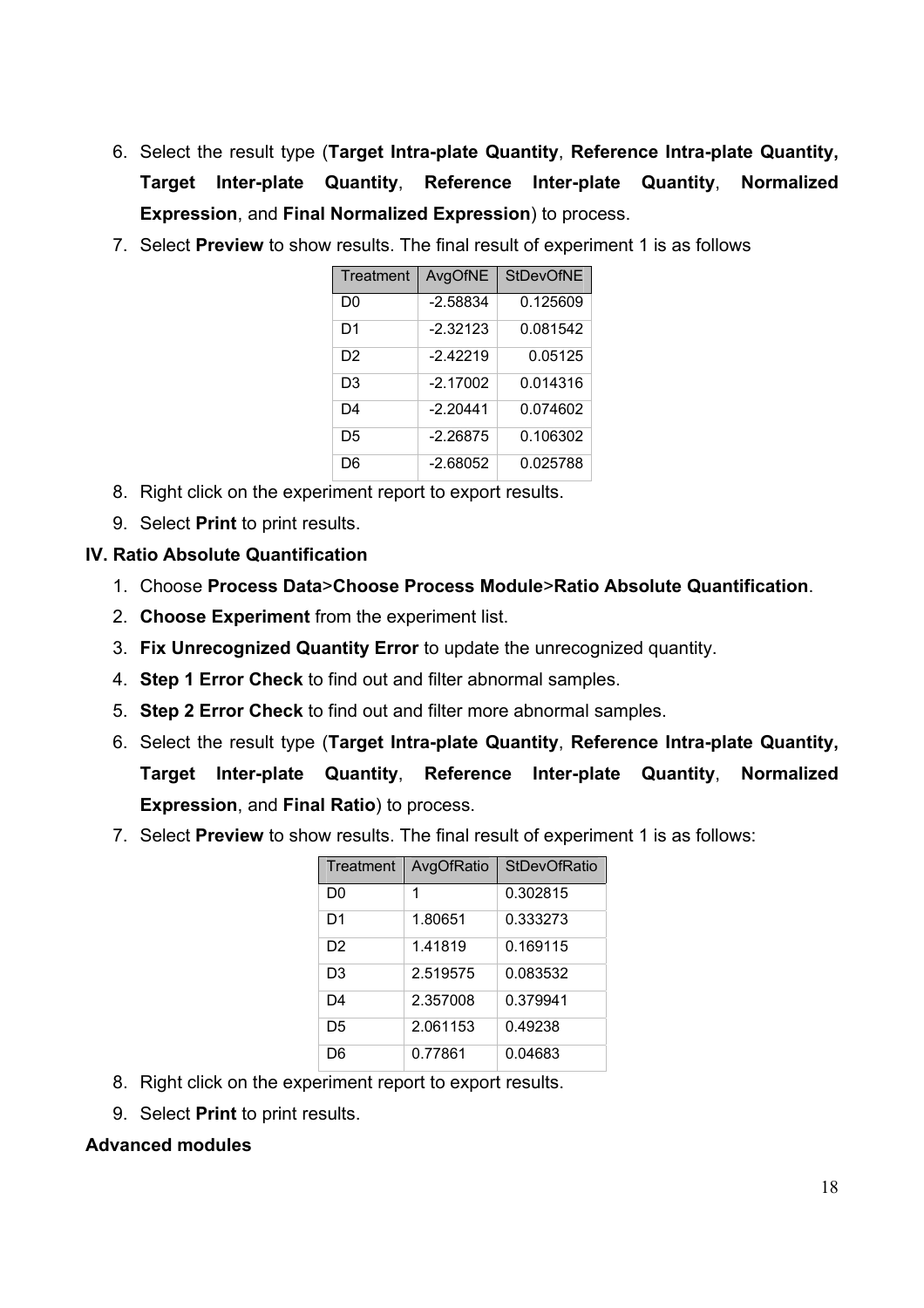## **V. Multiple References Relative Quantification**

- 1. Click **Process Data** and then select **Multiple References Relative Quantification** under the **Advanced Options**.
- 2. **Choose Experiment** from the experiment list and then click **Add**. If dialog "You are about to run an append……" pop up, click **Yes**. A dialog will remind you to add experiment "You are about to append N rows". Click **Yes**. This experiment will display under the **Experiment Selected**. (**Note**: Please choose and add experiments one by one)
- 3. To delete a selected experiment, choose that experiment from **Experiment Selected**  and click **Delete**. The same dialogs will appear. Click **Yes**.
- 4. Select the result type (**inter-ref sample ratio** and **final ratio**) and click **process**. If you choose experiment 1 and 2, the final result is as follows:

| Treatment      | <b>Final Ratio</b> | <b>StDev of Final Ratio</b> |
|----------------|--------------------|-----------------------------|
| D0             | 0.998119           | 0.132892                    |
| D1             | 1.06107            | 0.145566                    |
| D <sub>2</sub> | 0.689422           | 0.144023                    |
| D3             | 1.737226           | 0.031687                    |
| D4             | 1.577832           | 0.139648                    |
| D5             | 1.279272           | 0.337033                    |
| D6             | 0.925746           | 0.02834                     |

If you choose experiment 1, 2, and 3, the final result is as follows:

| Treatment      | <b>Final Ratio</b> | <b>StDev of Final Ratio</b> |
|----------------|--------------------|-----------------------------|
| D0             | 0.996138           | 0.097144                    |
| D1             | 0.915643           | 0.165894                    |
| D <sub>2</sub> | 0.623733           | 0.095590                    |
| D <sub>3</sub> | 1.539501           | 0.062812                    |
| D4             | 1.350501           | 0.085950                    |
| D5             | 1.117348           | 0.336757                    |
| D6             | 0.720779           | 0.028339                    |

# **VI. Multiple References Absolute Quantification**

- 1. Click **Process Data** and then select **Multiple References Absolute Quantification** under the **Advanced Options**.
- 2. **Choose Experiment** from the experiment list and then click **Add**. If a dialog "You are about to run an append……" pop up, click **Yes**. A dialog will remind you the addition of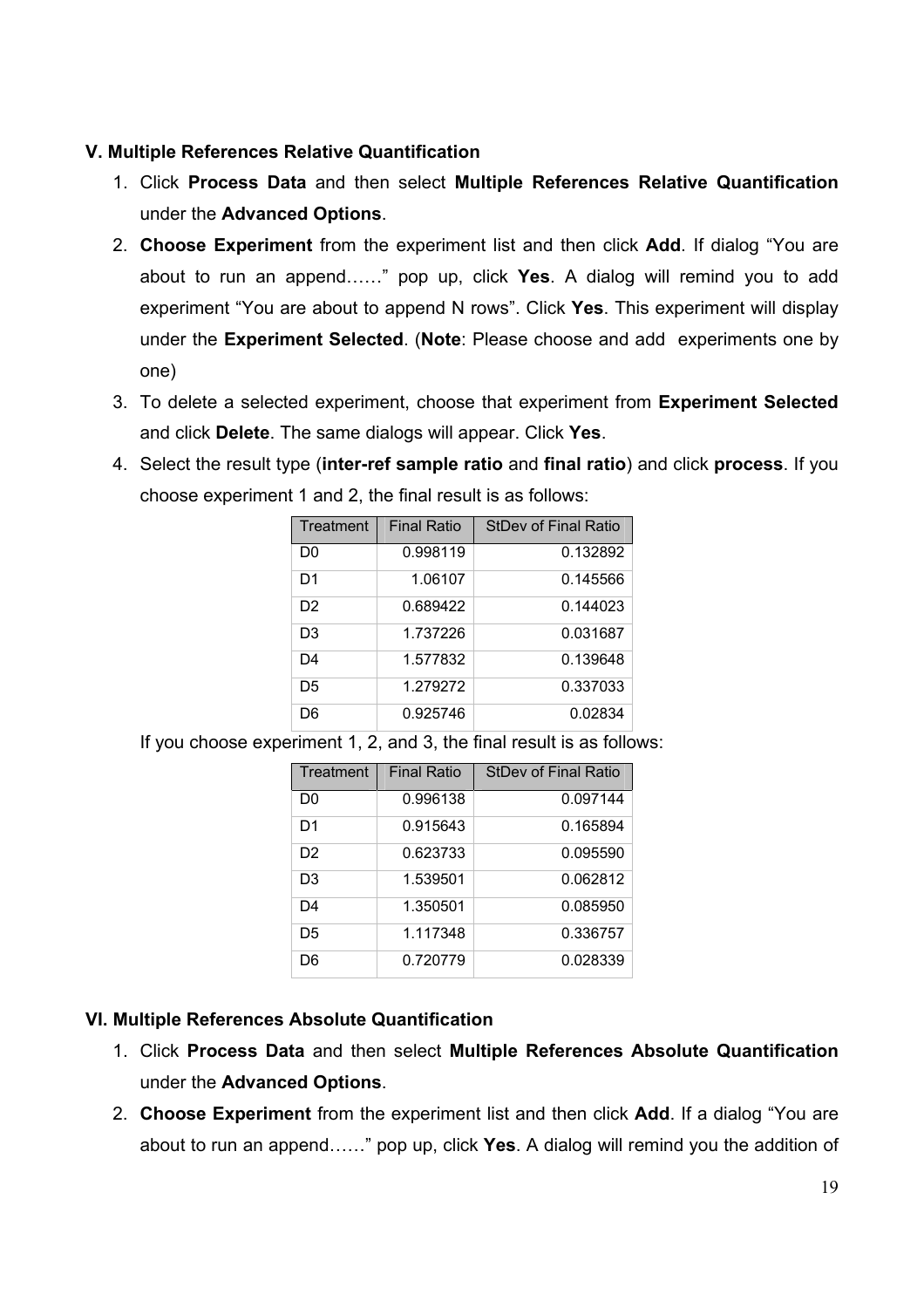experiment "You are about to append N rows". Click **Yes**. This experiment will show under the **Experiment Selected**. (**Note**: Please choose and add experiments one by one)

- 3. To delete a selected experiment, choose that experiment from **Experiment Selected**  and click **Delete**. The same dialogs will appear. Click **Yes**.
- 4. Select the result type (**inter-ref sample ratio** and **final ratio**) and click **process**. If you choose experiment 1 and 2, the final result is as follows:

| Treatment      | <b>Final Ratio</b> | <b>StDev of Final Ratio</b> |
|----------------|--------------------|-----------------------------|
| D0             | 0.999155           | 0.302663                    |
| D1             | 1.446325           | 0.322752                    |
| D <sub>2</sub> | 0.897775           | 0.256326                    |
| D3             | 2.299829           | 0.070734                    |
| D <sub>4</sub> | 1.97706            | 0.141585                    |
| D5             | 1.811127           | 0.295321                    |
| D6             | 0.902072           | 0.048961                    |

If you choose experiment 1, 2, and 3, the final result will be as follows:

| Treatment      | <b>Final Ratio</b> | <b>StDev of Final Ratio</b> |
|----------------|--------------------|-----------------------------|
| D0             | 0.990916           | 0.193836                    |
| D <sub>1</sub> | 1.108892           | 0.276209                    |
| D <sub>2</sub> | 0.739287           | 0.18263                     |
| D3             | 1.751864           | 0.02755                     |
| D4             | 1.414202           | 0.103725                    |
| D5             | 1.405532           | 0.330699                    |
| D6             | 0.624024           | 0.025441                    |

## **III. Edit Information**

# **Edit Gene Information**

- 1. Click **Gene** button on the main menu. The **Gene Control Panel** will appear.
- 2. Click **Edit Gene Info** and a new panel containing the input information (**Gene ID**, **Gene Name** and **Description**) of Rho2, ACTB, UBC, and GAPD will appear. Edit gene information if necessary. (**Note**: you cannot enter a new gene here!)
- 3. To delete any gene from the list, change that row black by clicking on the left square of that row, and then press **Delete** from the keyboard.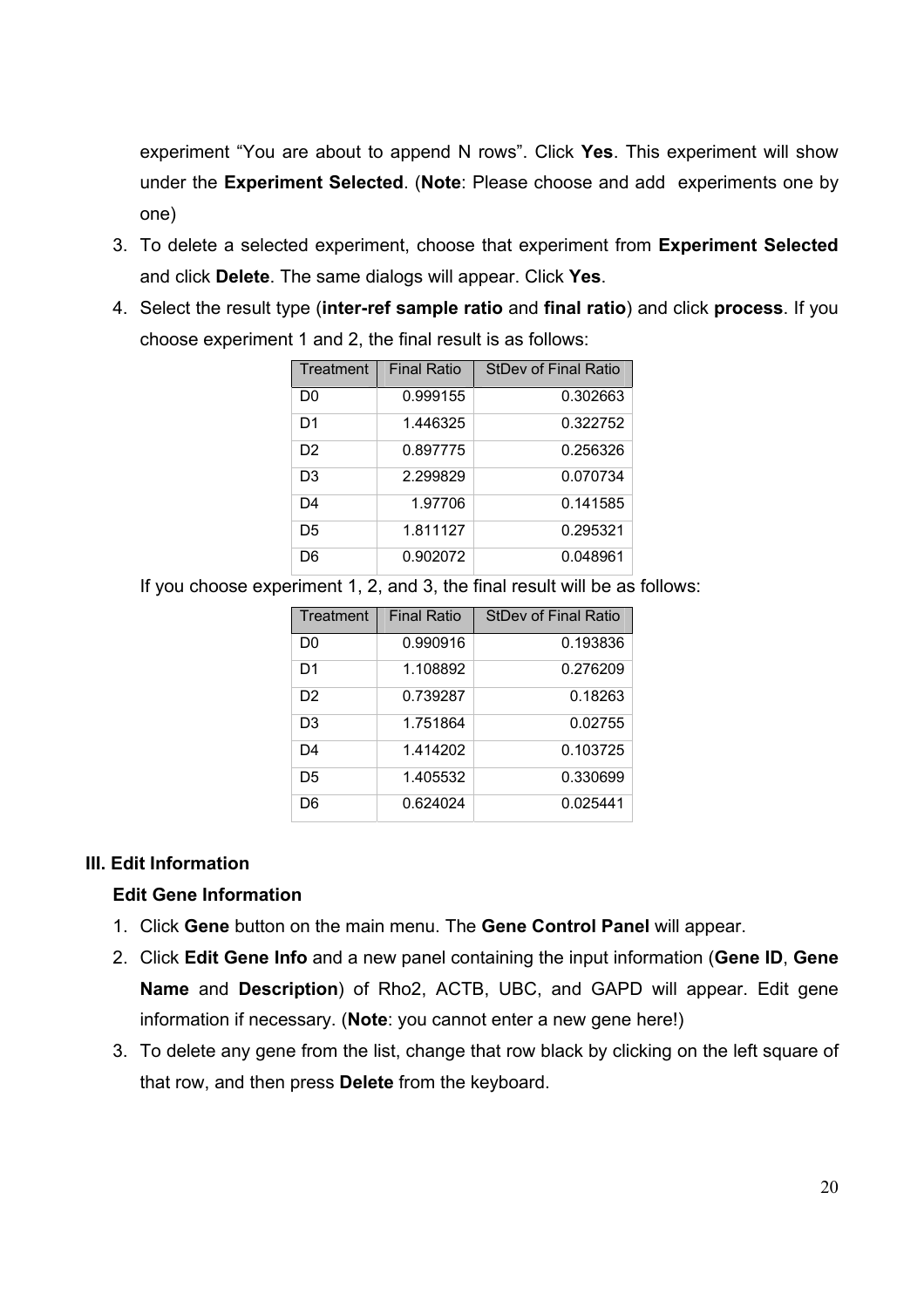- 4. To rearrange the order of **Gene ID**, **Gene Name**, or **Description**, click on the column to change the whole column black. Right click and choose **Sort Ascending** or **Sort Descending**.
- 5. To export gene information, go to **File** on the Access menu, click **Export**. Choose the destination to export, input the file name, and save the file in proper formats.
- 6. To copy gene information, click the square on the top left of the **Edit Gene Information** table to change the whole table black. Go to **Edit** on the Access menu and click **Copy**.
- 7. Click  $\begin{array}{|c|c|c|}\n\hline\n\hline\n\end{array}$  to back to the main menu.

# **Edit Sample Information**

- 1. Click **Plate** button on the main menu. The **Plate Control Panel** will appear.
- 2. Select **Import Plate Report** > **Edit Sample Info.**, or **Add Plate Report Manually** > **Add New Sample** > **Edit Sample Info.** either from the block of **Add Sample by Batch** or **Add Sample One by One**. A panel containing the input information (**Sample Name**, **Treatment**, and **Description**) will appear. Edit sample information if necessary (Note: you cannot enter a new sample name here!).
- 3. To delete any sample from the list, change that row black by clicking on the left square of that row, and then press **Delete** from the keyboard.
- 4. To rearrange the order of the listed **Sample Name**, **Treatment**, and **Description**, click on the relative column to change the whole column black. Right click and choose **Sort Ascending** or **Sort Descending**.
- 5. To export sample information, go to **File** on the Access menu, click **Export**. Choose the destination to export, input the file name, and save the file in desired format.
- 6. To copy sample information, click the square on the left top of the **Edit Sample Information** table to change the whole table black. Go to **Edit** on the Access menu and click **Copy**.
- 7. Click  $\mathbb{P}$  to back to the main menu.

# **Edit Plate Information**

1. Click **Plate** button on the main menu. The **Plate Control Panel** will appear.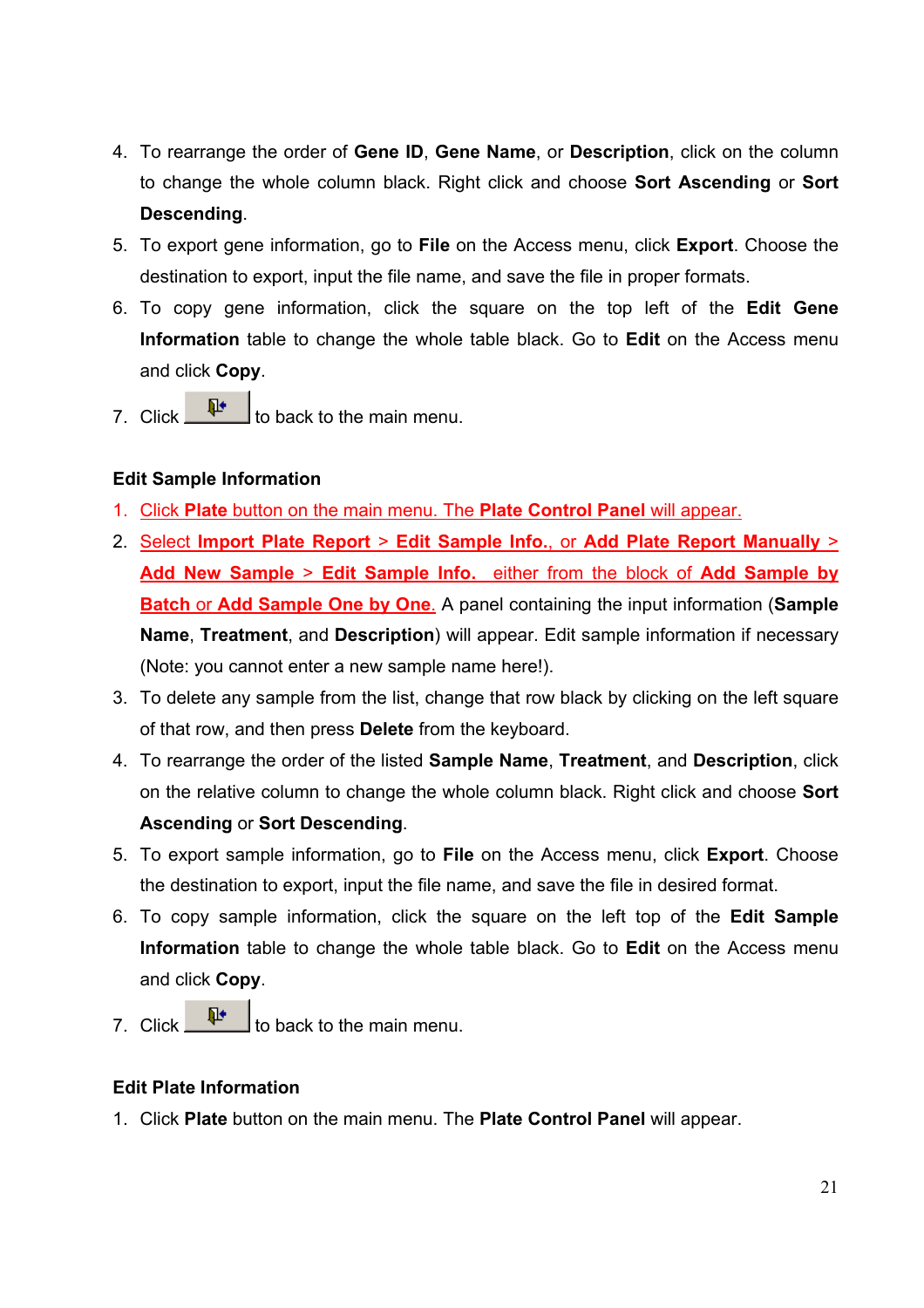- 2. Click **View and Edit Plate Information** and a new panel containing the input information (Plate ID, Plate Name, and Date) of "03252005" and "03302005" will appear.
- 3. To change a plate name, work on the plate table directly.
- 4. To change a report file name, eg. "Rho2\_03252005" to "Rho2A" on plate "03252005", click "**+**" before "03252005" to show the report file list in that plate, change "Rho2\_03252005" to "Rho2A".
- 5. To change the gene of a report file (if the user selects a gene for the report file), click "**+**" before the plate to show the report file list in that plate, select the right gene from the gene list.
- 6. To exclude abnormal wells from data processing, for example, well "B18" on plate report file "Rho2 03302005" is quite different from the other replicates, open plate list by clicking "**+**" before the plate "03302005", and then open the report file by clicking "**+**" before "Rho2 03302005". Mark well B18 with a " $\sqrt{ }$ " at the "error" column and the checked wells will not be used in further calculations. Use **Next** or **Previous** symbol to edit other plate reports. Close this panel to return to the **Plate Control Panel**. (Note: Don't change raw data such as **Well**, **Ct** and **Quantity**!!!)
- 7. To delete any unwanted reported file, go to **View and Edit Plate Information**, click the "**+**" on the left of a selected **Plate Name** to show the plate report file list, click on the left square of the selected report file to change the whole row black and then select **Delete** on the keyboard.
- 8. To rearrange the order of any plate information or plate report information, such as **Plate name** or **Sample Name**, click on the top of the corresponding column to change the whole column black. Right click and choose **Sort Ascending** or **Sort Descending**.
- 9. To export plate information or plate reports, open the proper panel, go to **File** on the Access menu, and click **Export**. Choose the destination to export, input the file name, and save the file in the desired format.
- 10. To copy plate information, click the square on the left top of the **Edit Plate Information** table to change the whole table black. Go to **Edit** on the Access menu and click **Copy**.
- 11. Close all the other panels and go back to the main **Menu**.

#### **Edit Experiment Information**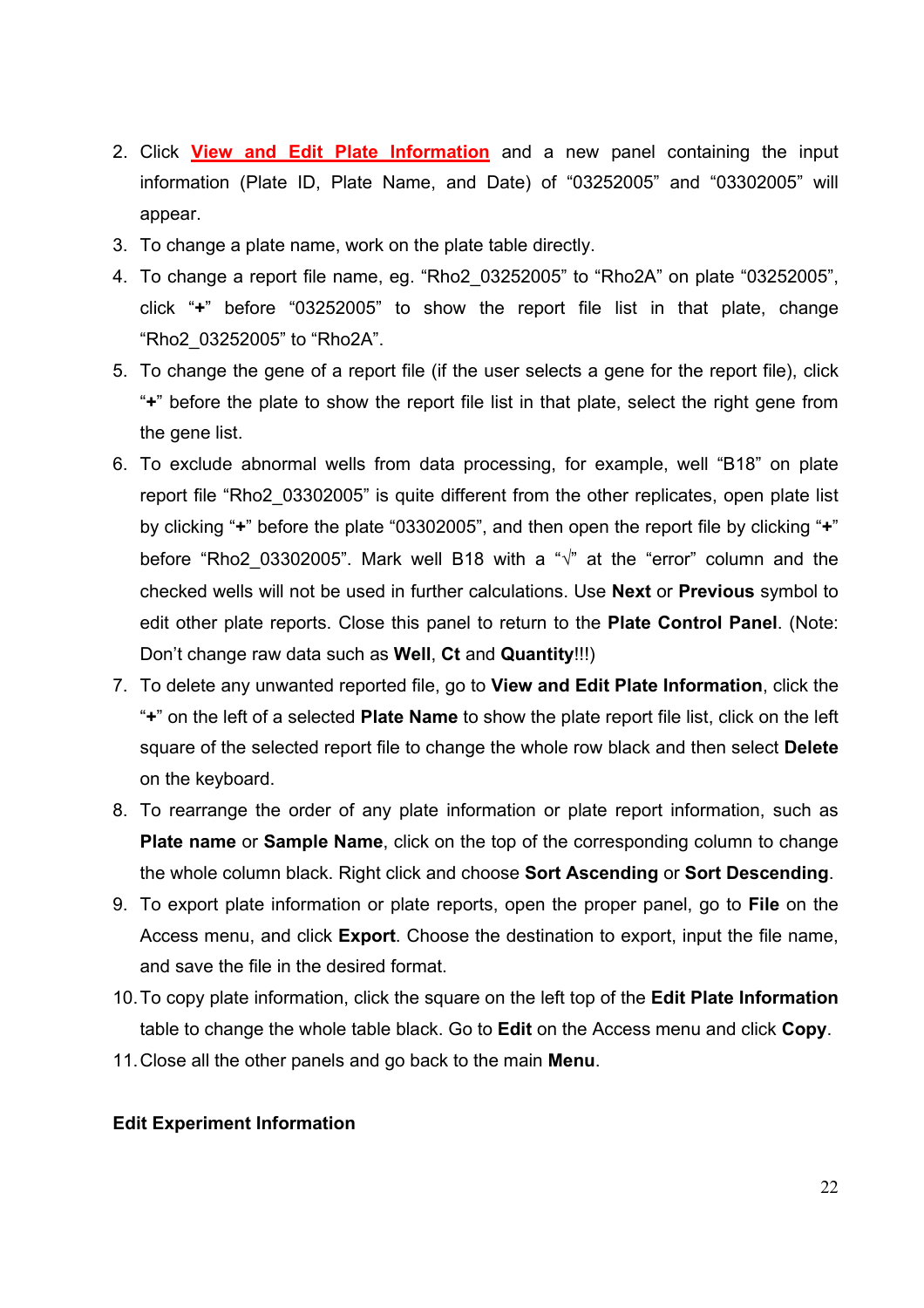- 1. Click **Experiment** button on the main menu. The **Experiment Control Panel** will appear.
- 2. Click **Edit Experiment setting**. A panel **Experiment** will appear. Use **Previous** or **Next** symbol to find the proper experiment. Edit information if necessary.
- 3. To remove any plate report file from the experiment, change that row black by clicking on the left square of that row, and then press **Delete** from the keyboard. To add more plate report files, click on the last row to select from the list. Close this panel to return to the **Experiment Control Panel**.
- 4. To delete a whole experiment, click **View Experiment Setting** to open the Experiment table. Click the left square of any unwanted experiment to change the whole row black, press **Delete** from the keyboard to remove that experiment. Close this panel to return to the **Experiment Control Panel**.
- 5. Click  $\begin{array}{|c|c|c|}\n\hline\n\text{#} & \text{to go back to the main menu.}\n\end{array}$

# **View Data**

## **View Data by Gene**

- 1. Click **View Data** button on the main menu or press **V** on the keyboard. A **Data Control Panel** will appear.
- 2. Click **View Data by Gene** button and the table **Gene** will appear.
- 3. Click "**+**" in the front of a gene ID, the "+" will change to a "-" and a list of plates containing this gene will append to the "-".
- 4. Click "+" in the front of a report file name, the "+" will change to a "-" and the details of that plate report will append to the "-".
- 5. Close the **Gene** table and go back to the **Data Control Panel**.

## **View Data by Sample**

- 1. Click **View Data by Sample** button from the **Data Control Panel** or press **S** on the keyboard. A table **Sample** will appear.
- 2. Click "+" in the front of a sample name, the "+" will change to a "-" and a list of the details of this sample including a plate report containing the sample, wells containing the sample on that plate, and raw data (Ct, quantity, mean, etc) generated by the detector system about the sample will append to the "-".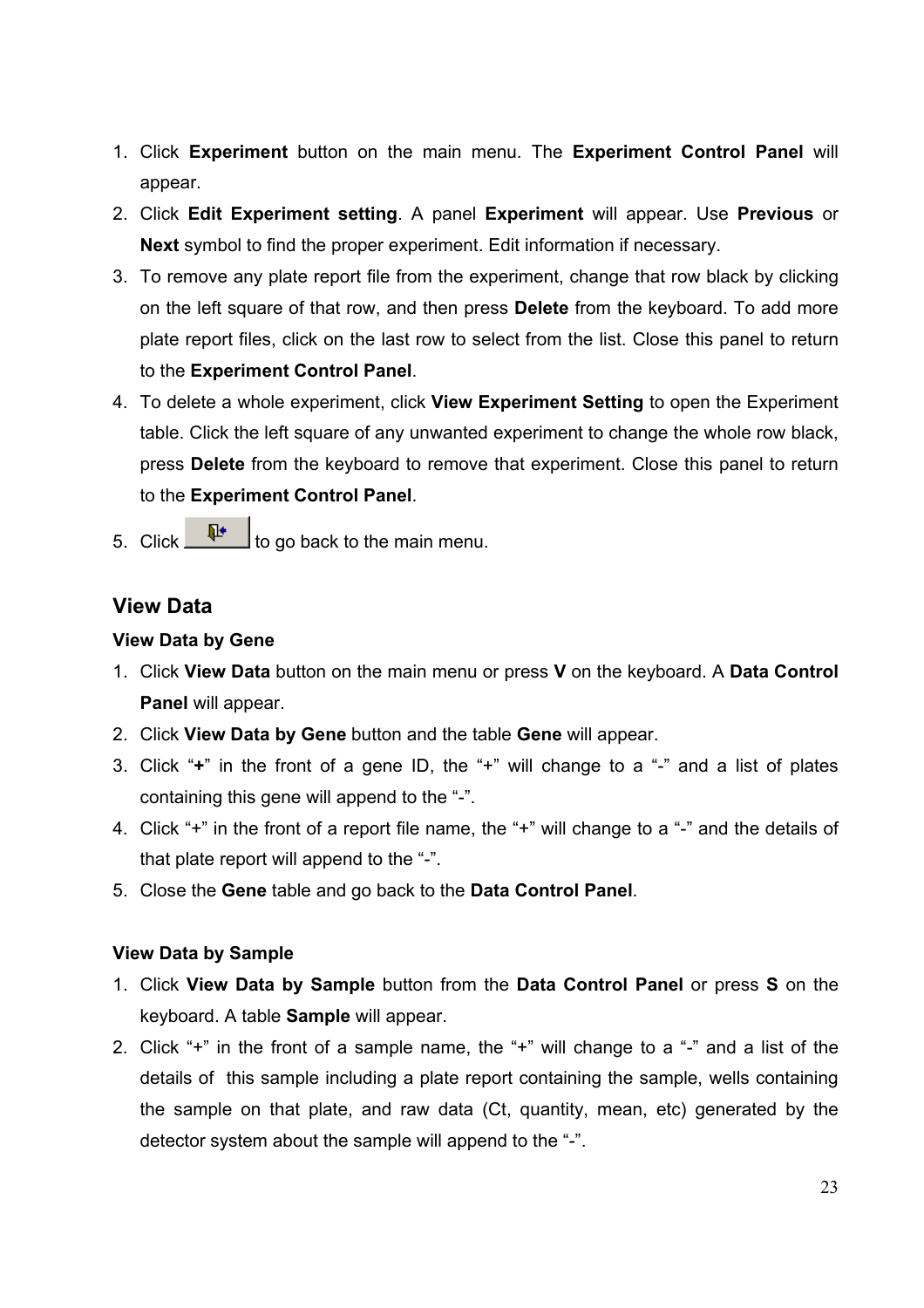3. Close the table **Sample** and go back to the **Data Control Panel**.

## **View Data by Plate**

- 1. Click **View Data by Plate** button from the **Data Control Panel** or press **P** on the keyboard. A table **Plate** will appear.
- 2. Click "+" in the front of a plate ID, the "+" will change to a "-" and a list of plates with that plate ID will append to the "-".
- 3. Click "+" in the front of a report file name, the "+" will change to a "-" and the according report generated by the detector system will append to the "-".
- 4. Close the table **Plate** and go back to the **Data Control Panel**.

## **View Data by Experiment**

- 1. Click the **View Data by Experiment** button from the **Data Control Panel** or press **E** on the keyboard. A table **Experiment** will appear.
- 2. Click "+" in the front of an experiment ID, the "+" will change to a "-" and a list of plate reports related with that experiment append to the "-".
- 3. Click "+" in the front of a report file name, the "+" will change to a "-" and the input report file generated by the detector system will append to the "-".
- 4. Close all other panels and go back to the main **Menu**.

# **Conceptions**

## **General conceptions**

- I. **Relative quantification**: Is the method used to reveal the relative mRNA levels of a gene in different samples or the mRNA level changes of this gene in a certain sample under different treatments. The mRNA levels of the interested gene (target gene) are normalized to an internal control gene (reference gene). The final result is normally reported as ratios.
- II. **Absolute quantification**: is the method used to determine the accurate mRNA quantity of an interested gene in a certain unit of sample by using a highly accurate and reproducible calibration curve (standard curve). The final result can be expressed as absolute levels, normalized absolute expression, or ratios.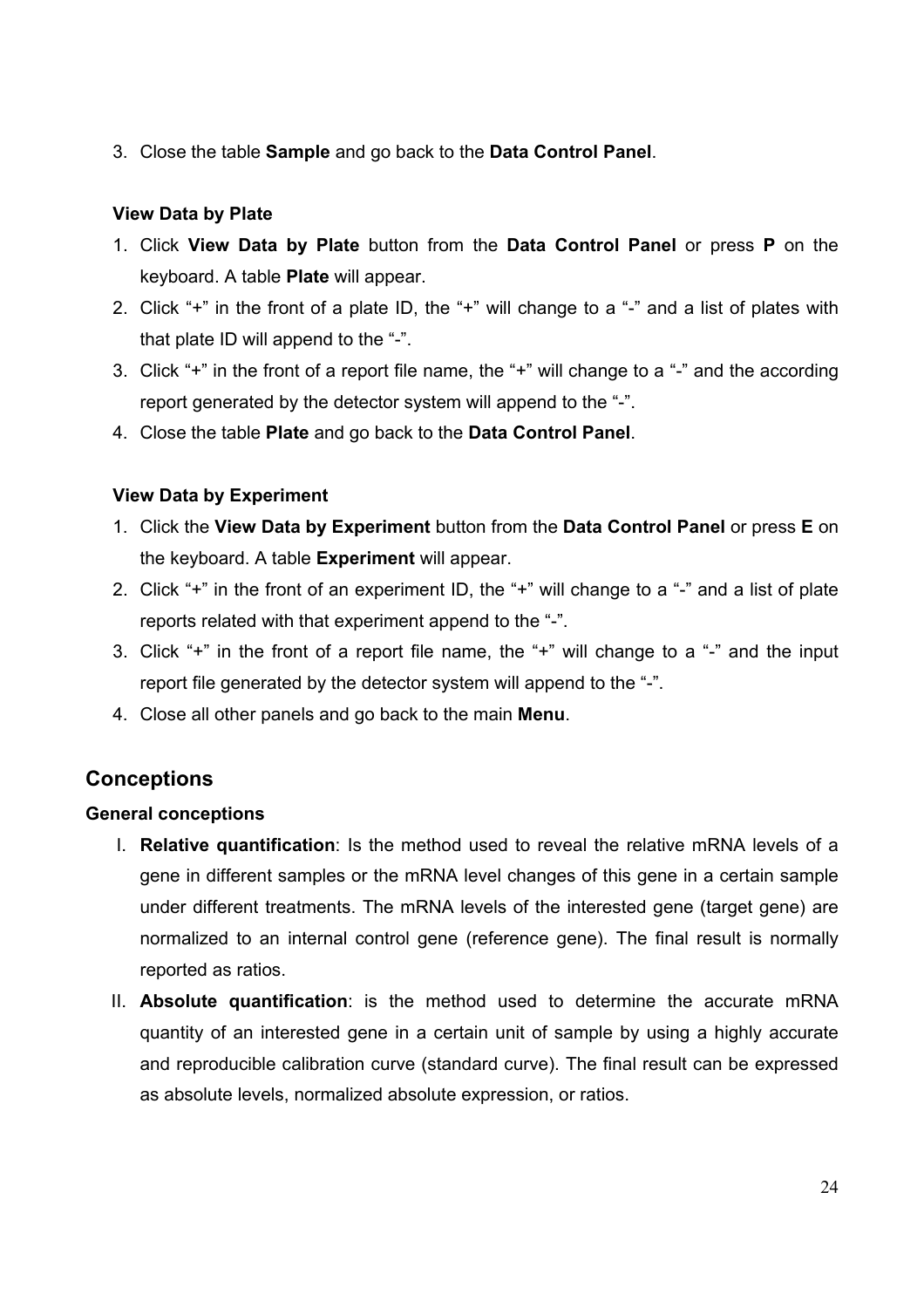- III. **Control**: On the aspect of real-time PCR, control means the group of samples (eg. untreated group or 0 time) whose expression will be used as the calibrator and the expression of other group of samples will be expressed as a value relative to it.
- IV. **Normalized expression**: The expression levels of the target gene are expressed as a relative value to a reference gene in order to correct the difference of samples (eg. different starting materials and mRNA reverse transcription efficiency).

#### **qPCR-DAMS related conceptions**

- I. **Ratio relative quantification**: A sample, e.g. blank, untreated or 0 time, is selected as a control. The normalized expression of the control is defined as 1. The expression levels of other samples are ratio relative to the control. To get a more accurate quantification, multiple reference genes are suggested to use in the normalization and the final ratio is the geometric means of the ratios derived from each reference gene.
- II. **Absolute level**: The quantity (e.g. copy number) of the target gene is determined by a standard curve. The final result can be reported as copies/ng RNA, copies/cell, copies/ml blood, or copies/genome, etc.
- III. **Normalized absolute expression**: The quantities of the target gene and the reference gene (normally a house-keeping gene) in a sample are both determined with standard curves. Because many house-keeping genes are steadily expressed in multiple samples, the final expression level of the target gene is then expressed as a normalized value in comparison with the reference gene (copies of the target gene per copy of the reference gene).
- IV. **Ratio absolute quantification**: A sample, e.g. untreated or 0 time is chosen as a control. The normalized expression of all the sample groups is determined with the absolute standard quantification method, and then ratios relative to the control are calculated. Multiple reference gene normalization can also be used in this data processing module to get a more accurate quantification.

## **Mathematical structures**

The following mathematical structures give the main steps to calculate the expression levels of a gene of interest. In relative quantification, although both crossing point (CP) and threshold cycle (Ct) can be used in calculation in this software, only Ct is mentioned in the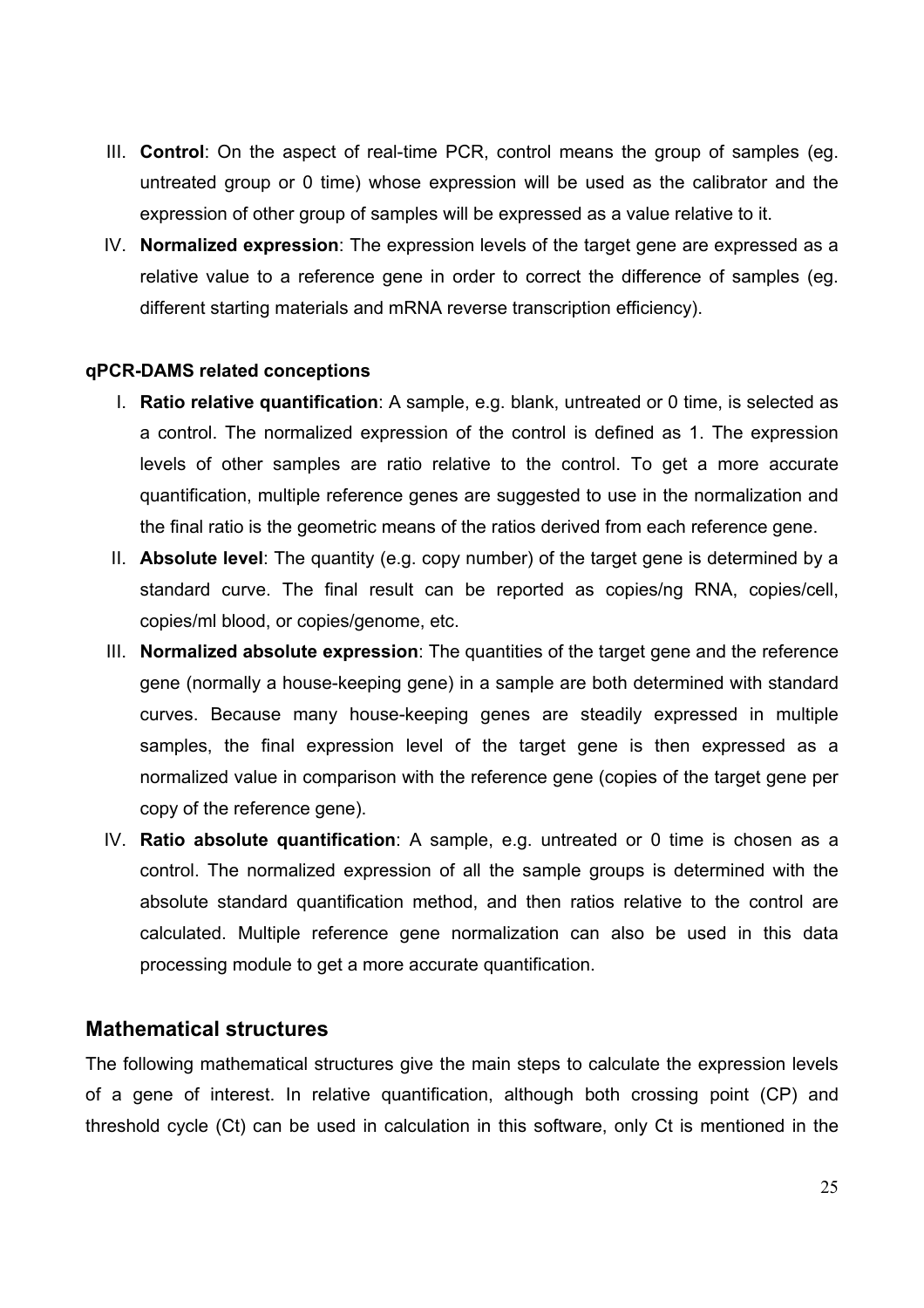following text for the convenience of description. Furthermore, in the following text, several letters will be used specifically to represent some meaning in each model. *I* represents the number of repeated wells on the same plate; *J*, the number of repeated plates; *K*, the number of reference genes chosen for normalization; *L*, the number of different groups of samples (treatment); *N*, the number of biological replicates of a sample.

## **I. Ratio relative quantification**

## **I.a Single reference relative quantification**

## **Step 1**

Calculate intra-plate mean value of Ct of a sample (*Ctsample*). This step is to calculate the mean value of Ct for the samples or controls from the replicated wells on the same plate-run.

## **Equation 1: Formula to calculate the** *Ctsample*

$$
C t_{sampleL} = \frac{C t_{sampleL-well1} + C t_{sampleL-well2} + \ldots + C t_{sampleL-well1}}{I}
$$

*CtsampleL* is the mean Ct of sample *L* from all the repeated wells; *CtsampleL-wellI* is the Ct of sample *L* in well *I*.

# **Step 2**

Calculate intra-plate normalized expression (*Intra-plate NE*). In this step, the normalized expression (NE) of each sample and control on the same plate-run is calculated. **This step is plate name dependent, which is distinct from the absolute quantification method.** 

**Equation 2: Formula to calculate the intra-plate NE** 

$$
NE = \frac{(E_{ref})^{C_{t_{ref}}}}{(E_{target})^{C_{t_{target}}}}
$$

*Etarget*, target gene PCR amplification efficiency; *Eref*, reference gene PCR amplification efficiency; *Ct<sub>target</sub>*, intra-plate mean Ct of the target gene; *Ct<sub>ref</sub>*, intra-plate mean Ct of the reference gene.

**Step 3**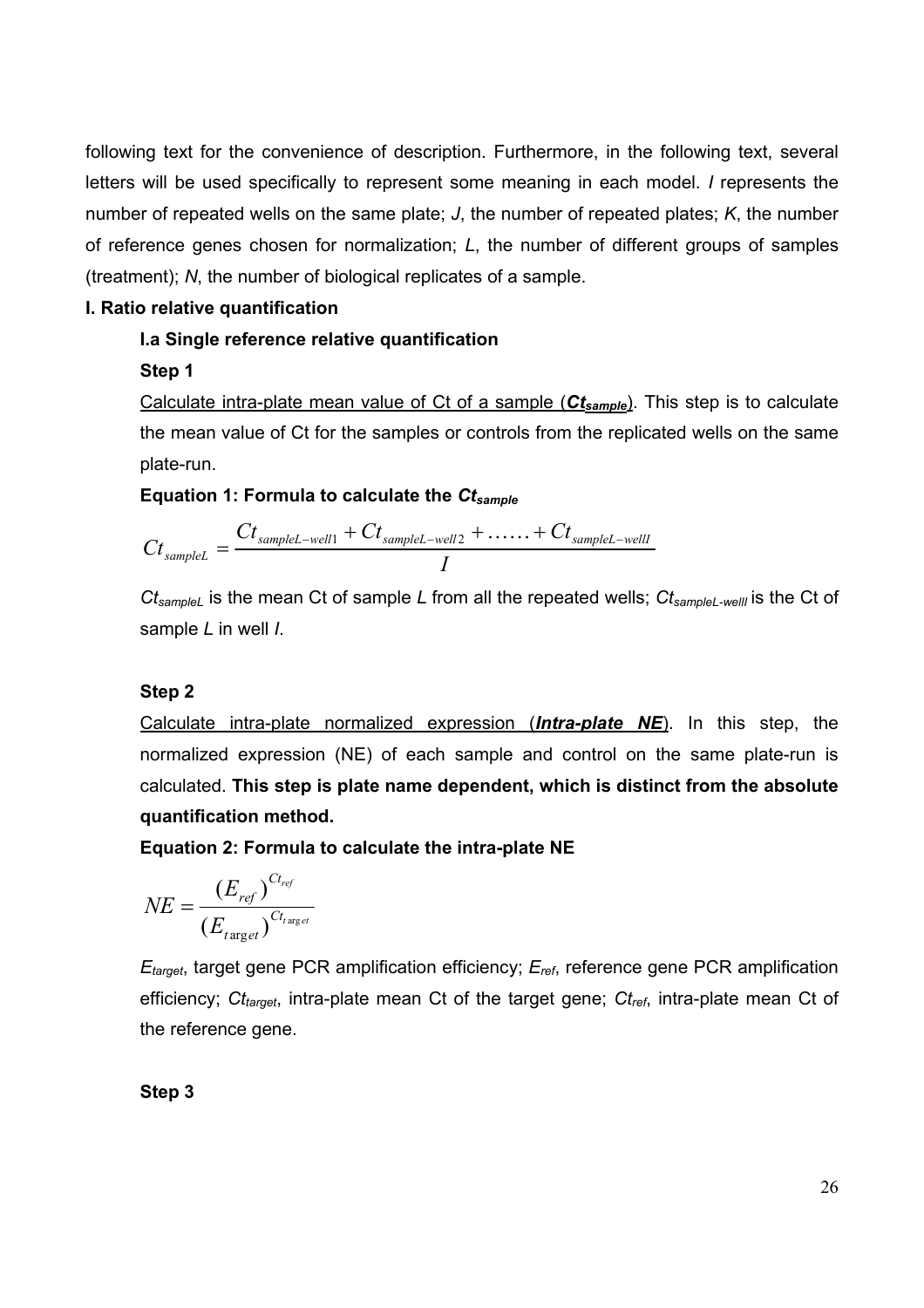Calculate the intra-plate sample ratio (*Intra-plate Ratiosample*). In this step, the relative expression of samples on the same plate-run is calculated as the ratio relative to the control. The *intra-plate Ratiosample* is calculated by 2 sub-steps.

- 1) Calculate *MNEcontrol* by averaging all the biological replicates of the *NEcontrol*.
- 2) Calculate *intra-plate Ratiosample* by dividing *NEsample* with *MNEcontrol*.

#### **Equation 3: the combined formula to calculate the intra-plate Ratio Sample**

$$
Intra - plateRatio_{sampleL}
$$
\n
$$
= \frac{NE_{sampleL}}{MNE_{control}}
$$
\n
$$
= \frac{NE_{sampleL}}{(NE_{control1} + NE_{control2} + ...... + NE_{controlN})}
$$

*Intra-plate RatiosampleL* is the intra-plate ratio of sample *L*; *NEsampleL*, NE of sample *L*; *NEcontrolN*, NE for the *N*th biological replicate of the control; *MNEcontrol*, mean value of *NE<sub>controlN</sub>* from all the biological replicates.

#### **Step 4**

Calculate the inter-plate sample ratio (**Inter-plate Ratio**<sub>sample</sub>). In this step, the mean values of the intra-plate ratio of individual samples from multiple runs are calculated.

#### **Equation 4: formula to calculate the** *inter-plate Ratiosample*

$$
Inter-plateRatio_{sampleL} = \frac{Ratio_{sampleL-plate1} + Ratio_{sampleL-plate2} + \ldots + Ratio_{sample-plateJ}}{J}
$$

*Inter-plate Ratio<sub>sampleL</sub>* is the mean value of *intra-plate Ratio<sub>sampleL</sub>* from all the repeated plate-runs; *Ratiosample-plateJ* is the *intra-plate RatiosampleL* on the *J*th repeated plate.

#### **Step 5**

Calculate the final ratio. In this step, the final ratio of a sample to control is obtained by averaging the inter-plate ratio from all the biological replications.

**Equation 5: formula to calculate the final Ratio from single reference gene normalization** 

*Inter* − *plateRatio* <sub>*sample1*</sub> + *Inter* − *plateRatio* <sub>*sample2*</sub> + **KK** + *Inter* − *plateRatio* <sub>*sampleN*</sub> *FinalRatio* =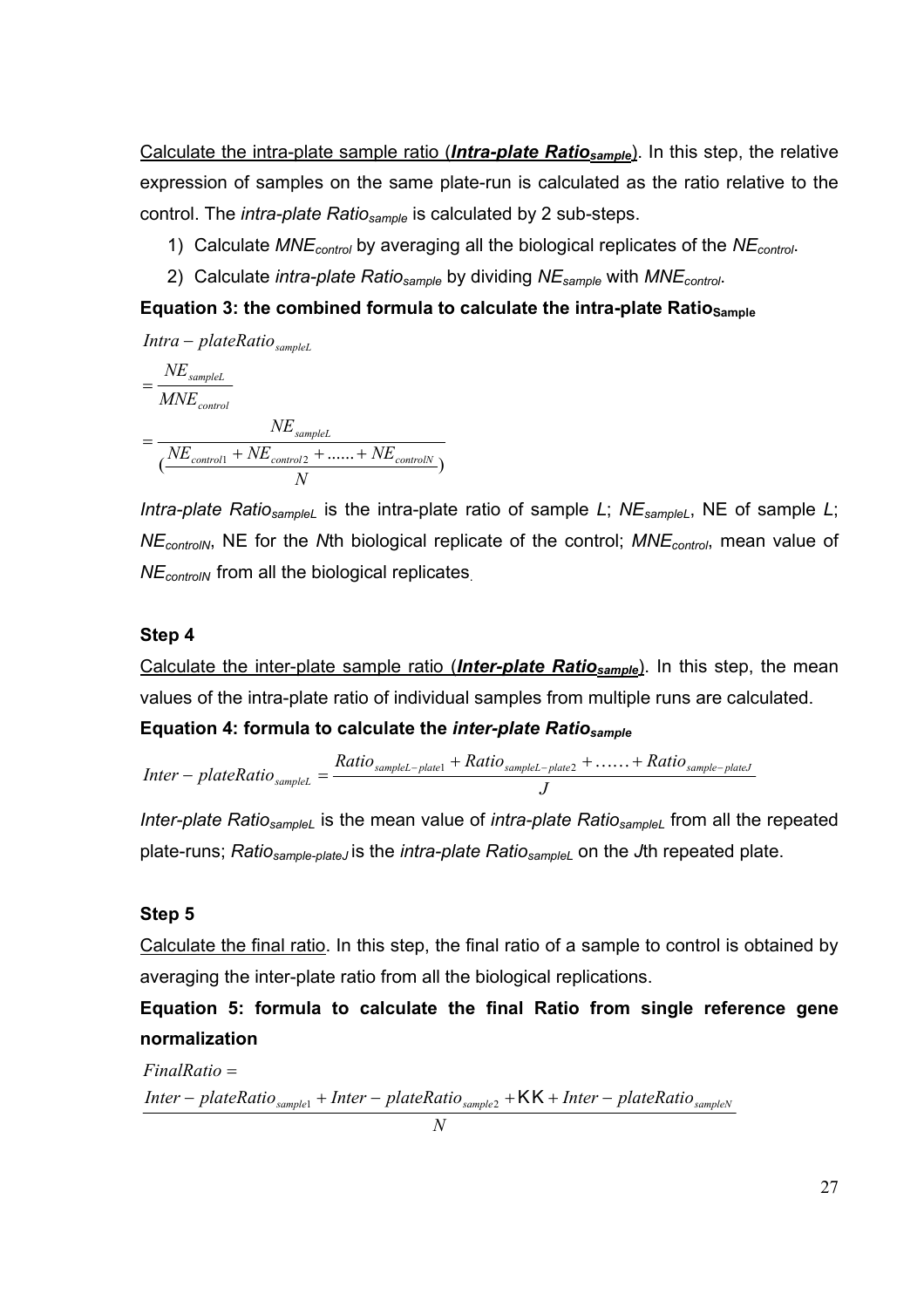#### **I.b Multiple references relative quantification**

Single reference gene normalization may generate biased quantitative result because the selected reference gene itself may have differential expression in many cases. However, multiple reference gene normalization can improve the accuracy of the quantification. This function is actually a further calculation on the results obtained from single reference gene normalization. Therefore, step 1 to 4 is completely the same as described in the "Single reference relative quantification**"** and the additional steps are as follows:

#### **Step 6**

Calculate the inter-reference sample ratio (**Inter-ref Ratio**<sub>sample</sub>): It is obtained from the geometric means of *inter-plate Ratiosample* derived from all different reference genes.

#### **Equation 6: formula to calculate the** *inter-ref Ratiosample*

 $Inter-refRatio_{sampleL} = \sqrt[K]{Ratio_{sampleL-ref1} \times Ratio_{sampleL-ref2} \times . . . . . . \times Ratio_{sampleL-refK}}$ 

*Inter-ref RatiosampleL* is the geometric mean of the Ratio of the sample *L* from all the reference genes; *Ratio<sub>sampleL-refK</sub>* is the inter-plate ratio of sample *L* calculated from the *K*th reference gene.

#### **Step 7**

Calculate the final Ratio: In this step the final ratio of a sample to control is obtained by averaging the *inter-ref Ratiosample* from all the biological replicates.

**Equation 7: formula to calculate the final Ratio from multiple reference gene normalization** 

*N*  $FinalRatio = \frac{Inter - refRatio_{sample1} + Inter - refRatio_{sample2} + \ldots + Inter - refRatio_{sampleN}}{1 - (1 - 1) + (1 - 1)}$ 

#### **II. Absolute levels**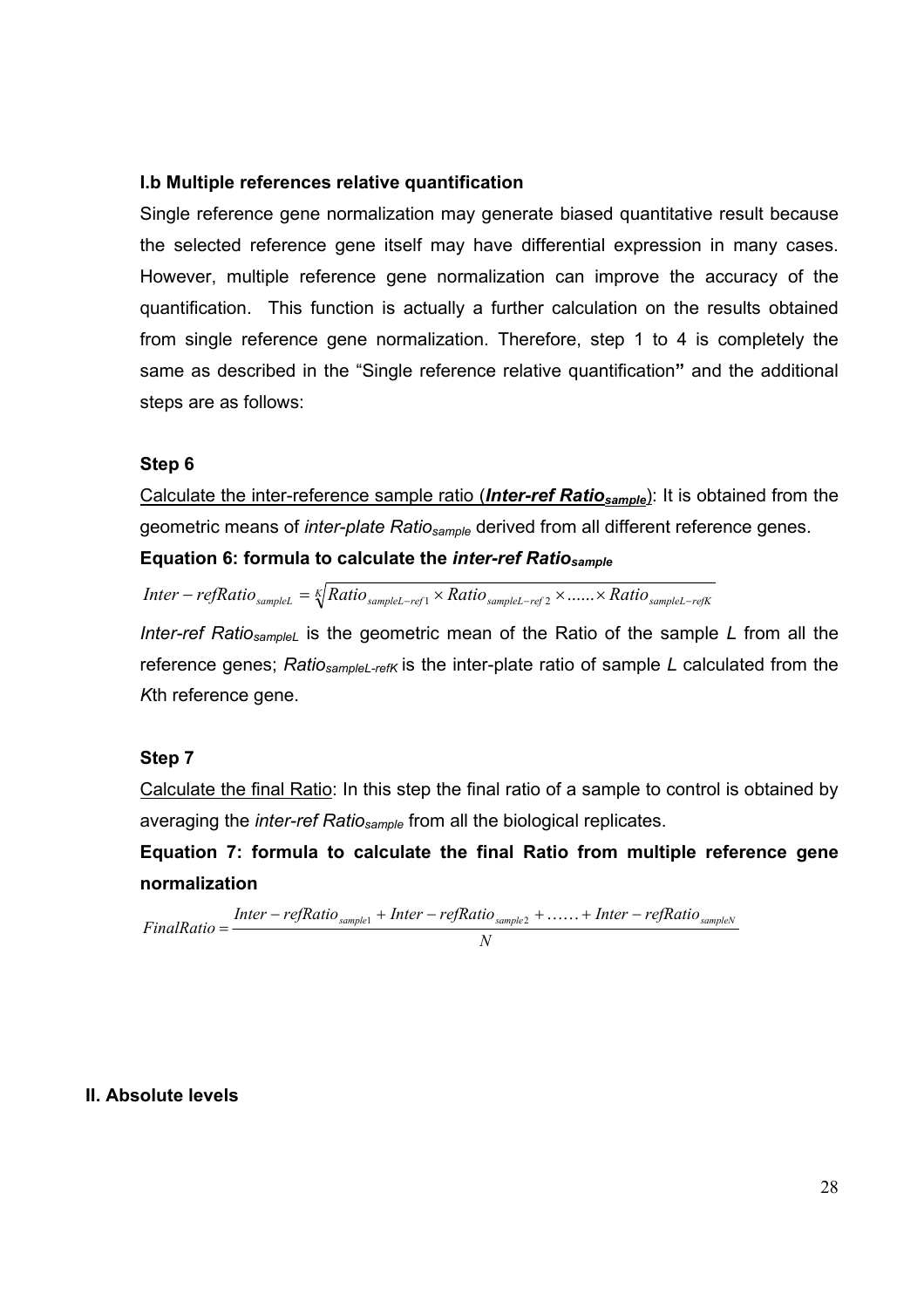In absolute quantification, the theoretical relationship of the quantity and Ct can be expressed in the following formula which was derived from the standard curve:

 $Y = b + aX$ 

Y, Log quantity of a standard or sample; X, Ct of the standard or sample; *b,* intercept point Yvalue of the standard curve; and *a,* slope of the standard curve.

Because Log quantities but not quantities of unknowns have linear relationship with the Ct values, Log quantities are used in the calculations of absolute expression levels.

# **Step 1**

Calculate Log Qty of individual wells (Log Qty<sub>sample-well</sub>). In this step, the quantities (Qty) of the target (e.g. Copy number) in individual wells are transformed to Log value.

# **Step 2**

Calculate intra-plate mean value of Log Qty (intra-plate Log Qty). In this step, the Log Qtys of samples from the replicated wells on the same plate-run are averaged.

**Equation 8: Formula to calculate the intra-plate Log Qty** 

*Intra plateLogQty sampleL* −

 $=\frac{LogQt y_{sampleL-well1} + LogQt y_{sampleL-well2} + \textsf{KK} + LogQt y_{sampleL-well1}}{maxQt}$ 

*I*

*Intra-plate LogQtysampleL* is the mean Log quantity of sample *L* from *I* repeated wells on the same plate-run; *LogQtysampleL-wellI* is the individual Log quantity of sample *L* in the *I*th well.

# **Step 3**

Calculate final absolute level (*Inter-plate Log Qty* or *ME*). In this step, the Log Qtys of a sample from all the replicated plate-runs are averaged. This value can be considered as mean expression (ME) of that sample. **This step is plate name independent, which is distinct from relative quantification method.** 

# **Equation 9: Formula to calculate the ME**

$$
ME_{sampleL} = \frac{LogQt y_{sampleL-plate1} + LogQt y_{sampleL-plate2} + \ldots + LogQt y_{sampleL-plateJ}}{J}
$$

*MEsampleL*, mean expression of the sample *L*; *LogQsampleL-plateJ*, the intra-plate LogQty of sample *L* on the *J*th plate.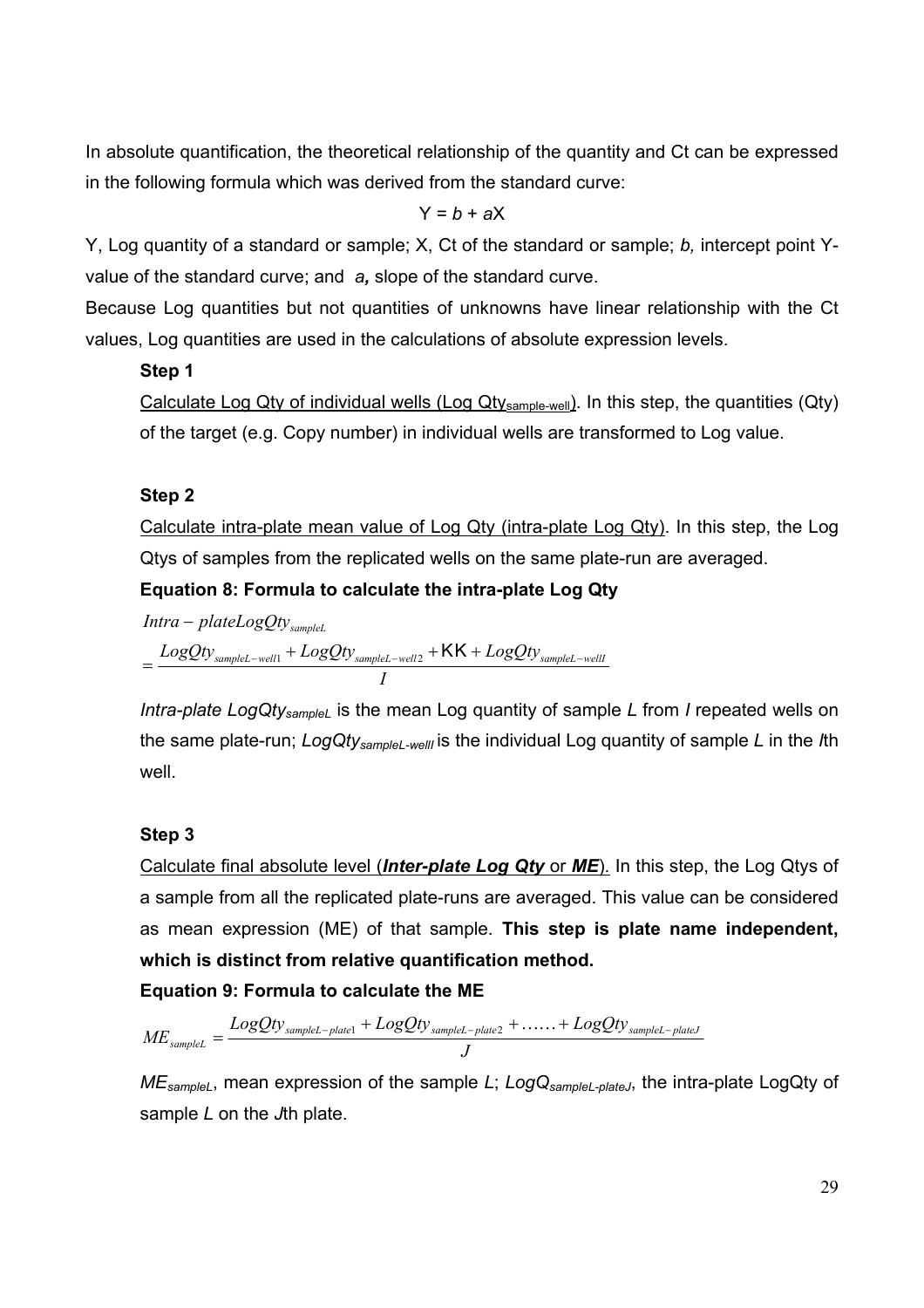#### **III. Normalized absolute expression**

In this method, in addition to the target gene, quantity of the reference gene is also determined by absolute quantification. Therefore step 1 to 3 is exactly the same as described in "**Absolute levels**", however, two more steps are required. **Those steps are plate name independent, which are distinct from the relative quantification method.** 

#### **Step 4**

Calculate the normalized mean expression (*NME*). In this step, the *ME* of the reference gene is subtracted from the target gene and the result is the normalized mean expression (*NME*).

## **Equation 10: Formula to calculate NME**

 $NME = ME$ <sub>t arg *et*</sub>  $- ME$ <sub>ref</sub>

*MEtarget*, mean value of the log Qty of the target gene in a sample; *MEref*, mean value of the log Qty of the reference gene in a sample.

#### **Step 5**

Calculate final absolute level (**MNME**). In this step, the *NME* of samples from all the biological replicates is averaged. The result is the final normalized absolute expression of the target gene in that sample, which can be considered as mean normalized mean expression (*MNME*).

## **Equation 11: Formula to calculate MNME**

$$
MNME = \frac{NME_{sample1} + NME_{sample2} + \ldots + NME_{sampleN}}{N}
$$

#### **IV. Ratio absolute quantification**

## **IV.a Single reference gene normalization for ratio absolute quantification**

All the other steps in the calculation are the same as those in "**Normalized absolute expression**". However, an additional step, which is constituted of 3 sub-steps, is required to obtain the relative expression (Ratio) of a sample to the control.

- 1) Calculate the Log Ratio of individual samples (Log Ratio<sub>sample</sub>) by subtracting MNMEcontrol from NMEsample.
- 2) Calculate the Ratio of individual samples (Ratio<sub>sample</sub>) by converting the Log Ratio<sub>sample</sub> to Ratio<sub>sample</sub>.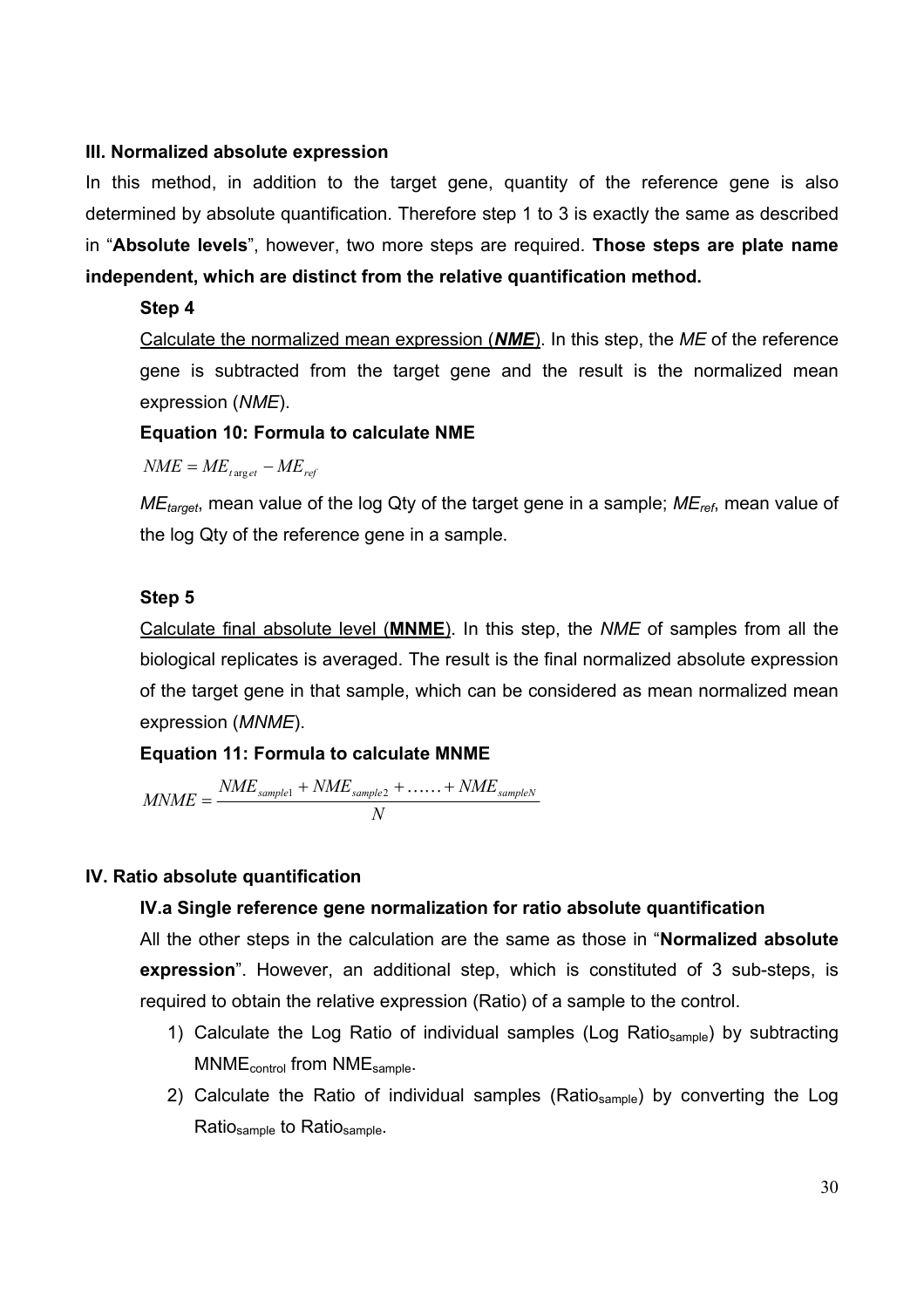3) Calculate the final Ratio, which is obtained by averaging all the biological replicates of Ratio<sub>sample</sub>.

# **Equation 12: Combined formula to calculate the final Ratio from single reference gene normalization**



## **IV.b Multiple reference gene normalization for ratio absolute quantification**

The theory behind this function is the same as the multiple reference relative quantification. After calculation of the Ratio<sub>sample</sub> from each individual reference gene, the geometric means of Ratiosample derived from all different reference genes is calculated, and then final ratio of the sample is calculated from all the biological replicates. The formula in calculation is completely the same as Equation 6 and 7 and will not be repeated here.

## **Formulas used for all the models**

#### **I.** Standard deviation (SD)

#### **Equation 13: Formula to calculate standard deviation**

$$
SD = \sqrt{\frac{\sum (X - M)^2}{N - 1}}
$$

SD, standard deviation;  $\sum$ , sum; X, individual value; M, mean of all the individual value; N, number of replications.

#### **II.** Coefficient of variation (CV)

## **Equation 14: Formula to calculate CV:**

 $CV % = (SD/M) × 100%$ 

#### **F. Bug Report and Troubleshooting**

Please report any bug to